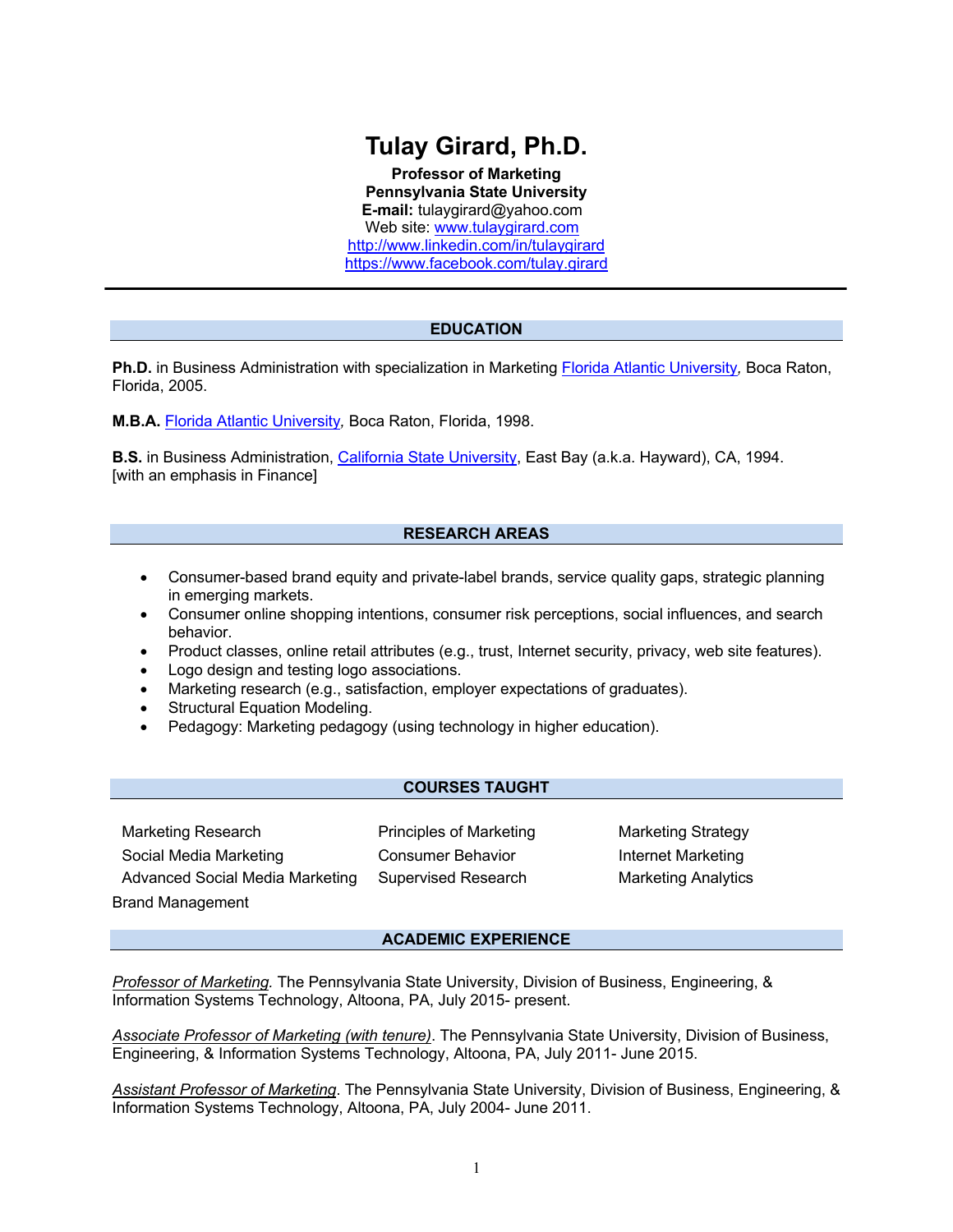*Graduate Teaching Associate*. The Florida Atlantic University, Department of Marketing, College of Business Administration, Boca Raton, FL, Fall 2000- Spring 2003.

*Research Associate.* The Florida Atlantic University, Department of Marketing, College of Business Administration, Boca Raton, FL, Spring 2000.

## **COURSES TAUGHT**

**Principles of Marketing** Penn State Altoona, Altoona, PA (45 sections)

**Consumer Behavior** Penn State Altoona, Altoona, PA (20 sections) Florida Atlantic University, FL (4 sections)

**Contemporary American Marketing (Writing Intensive Course)** Penn State Altoona, Altoona, PA (11 sections)

## **Marketing Research**

Penn State Altoona, Altoona, PA (5 sections) Florida Atlantic University, FL (3 sections)

**Undergraduate Research in Business (Internship)** Penn State Altoona, Altoona, PA (5 sections)

**Entrepreneurial Marketing** Penn State Altoona, Altoona, PA (2 sections)

**Intermediate Social Media Marketing** Penn State Altoona, Altoona, PA (9 sections)

#### **Brand Management**

Penn State Altoona, Altoona, PA (2 sections)

**Advanced Social Media Marketing**

Penn State Altoona, Altoona, PA (1 section)

**Internet Marketing** Penn State Altoona, Altoona, PA (1 section)

**Marketing Data Analytics** Penn State Altoona, Altoona, PA (1 sections)

**Marketing Strategy** Florida Atlantic University, FL (1 section)

**Motivation and Leadership** Penn State Altoona, Altoona, PA (1 section)

**Internship** 

Penn State Altoona, Altoona, PA (1 section)

**Independent Study** Penn State Altoona, PA (1 section)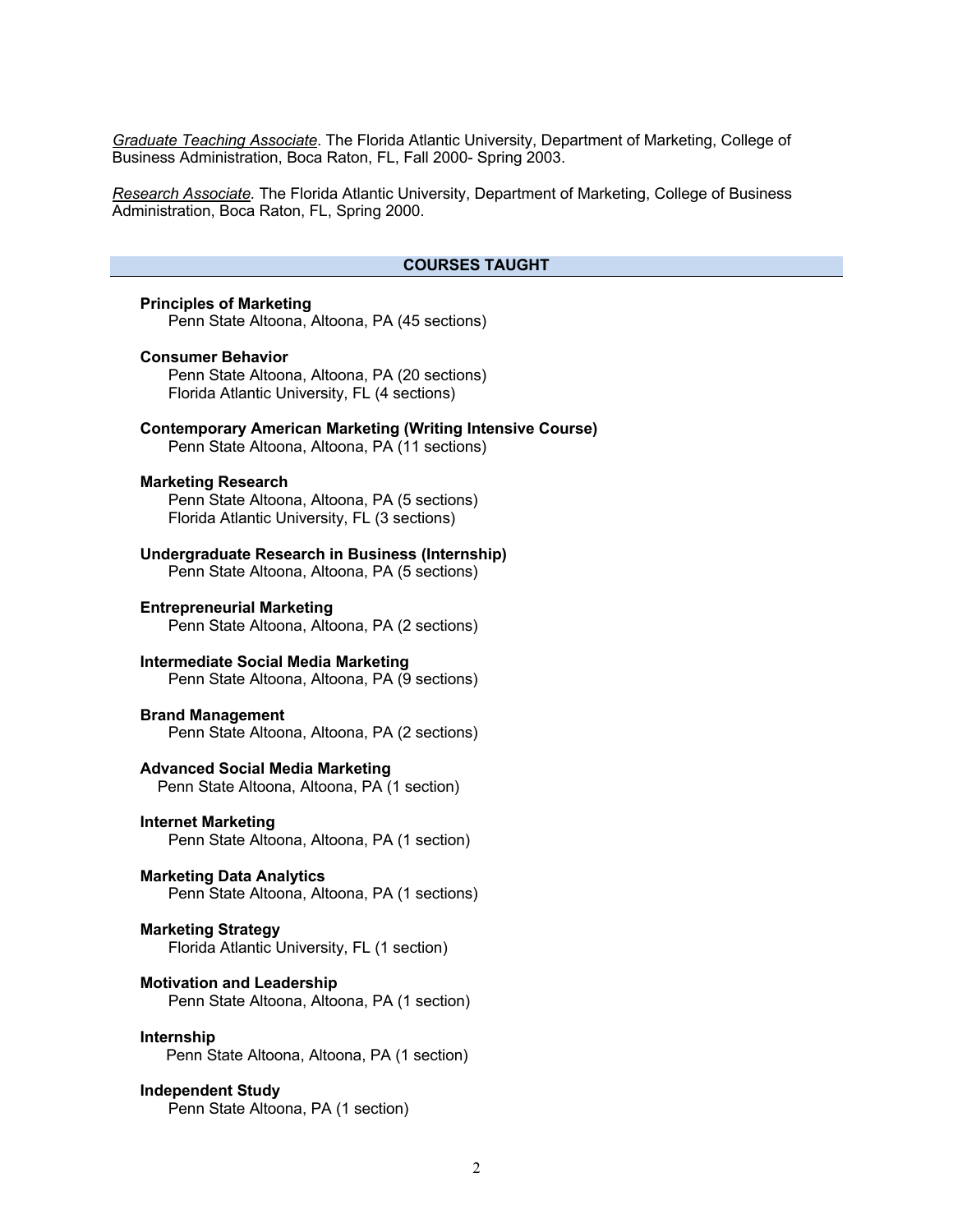**Research Project**

Penn State Altoona, PA (1 section)

## **NEW COURSES DEVELOPED**

**Intermediate Social Media Marketing** (MKTG 480) – Spring 2012

**Advanced Social Media Marketing** Fall 2013

**Brand Management** Fall 2016, Spring 2017

# *BUSINESS EXPERIENCE*

*Accounting and Human Resource Manager*. Microtyping Systems, Inc., FL. 1996-1997. Performed month-end closings and reconciliation of G/L accounts. Prepared and analyzed financial statements for strategic planning. Processed bi-weekly payroll and prepared annual tax returns. Calculated and updated unit costs of products and maintained production plans. Performed wire transfers to pay royalties. Organized, supervised, and participated in year-end inventory count, and reconciled inventory accounts. Managed and maintained personnel files, evaluated year-end insurance plans, and performed network administration. Wrote operational procedures for ISO 9000 certification.

*Accounting Assistant*. Engineered Business Systems Solutions, Inc., Coconut Creek, FL. 1995-1996. Prepared financial reports. Processed A/P and A/R accounts. Calculated sales commissions. Assisted with payroll processing. Processed loan applications.

*Staff Accountant – Intern*. Levi & Company, CPAs, Oakland, CA. 1994 - 1995 Audited various Property Management companies in the San Francisco Bay area. Assisted with tax return preparations of business clients.

*Assistant to Sr. Relocation Advisor – 2-year Intern*. City of Oakland, CA. 1992 - 1994 Interviewed relocatees, calculated and managed relocation benefits. Prepared annual budgets. Revised and updated the Code Enforcement program.

*Customer Service Representative*. Wells Fargo Inc., Dublin, CA. 1990-1992 Provided customer service and processed transactions. Received Sales Award for promoting new credit card accounts.

*Real Estate Agent (licensed)*. Century 21 American, Fremont, CA. 1989 - 1990 Represented and assisted buyers in house sales.

*Sales Representative*. AVIS Car Rental, Izmir, Turkey. 1988 - 1989 Provided customer service. Prepared rental contracts, and coordinated rental car inventory.

Sales and Operations Associate. Olympiad Sport Sporting Goods Manufacturing & Retail Co., Istanbul, Turkey 1978-1987. Family Business. Responsible for assisting with the manufacturing and sales aspects of the family-owned business.

## **REFEREED CHAPTER PUBLICATION**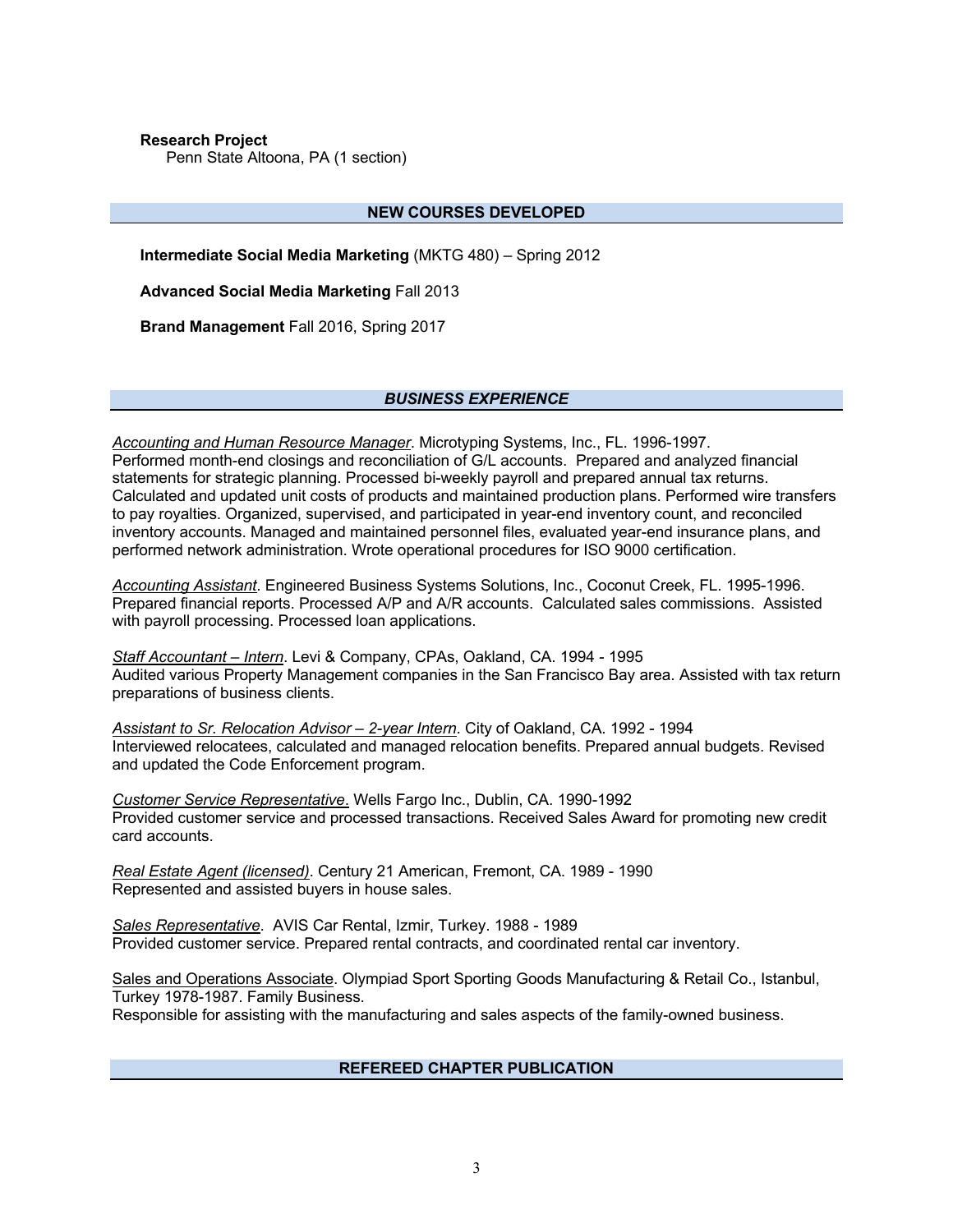Pinar, M., & **Girard, T.** (2019). Comparing Private Label Brand Equity Dimensions of the Same Store: Their Relationships, Similarities, and Differences. In Y. Arslan (Ed.), *Improving Marketing Strategies for Private Label Products* (pp. 61-82). Hershey, PA: IGI Global. E-ISBN: 9781799802594 https://doi.org/10.4018/978-1-7998-0257-0.ch004

## **REFEREED JOURNAL PUBLICATIONS**

**Girard**, **Tulay** and Musa Pinar (2020), "An empirical study of the dynamic relationships between the core and supporting brand equity dimensions in higher education", *Journal of Applied Research in Higher Education*, Vol. ahead-of-print No. ahead-of-print. https://doi.org/10.1108/JARHE-04-2020-0097

Pinar, Musa, **Tulay Girard**, and Cigdem Basfirinci (2020). "Examining the Relationship between Brand Equity Dimensions and University Brand Equity: An Empirical Study in Turkey," *International Journal of Educational Management.* Vol. 34, No 7, pp. 1119-1141. https://doi.org/10.1108/IJEM-08-2019-0313

**Girard**, **Tulay** and Luke Hallman (2017). "Linking Education to Industry: A Collaborative Logo Design Project," *Journal of Higher Education Theory and Practice,* 17 (6), 71-77.

Pinar, Musa, Sinan Nardali, Sanem Alkibay, and **Tulay Girard** (2017). "Türkiye Süper Ligi'nin Marka Değerini Etkileyen Faktörlerin Öneminin ve Performasının Değerlendirilmesi, (Turkish Soccer League's Brand Equity Factors)," *Pazarlama ve Pazarlama Araştırmaları Dergisi (Marketing and Marketing Research Journal),* 10 (19 ), 103-122.

Girard, Tulay, Paul Trapp, Musa Pinar, Tanses Gulsoy, and Thomas E. Boyt (2017), "Consumer- based brand equity of a private-label brand: measuring and examining determinants," *Journal of Marketing Theory and Practice,* 25 (1), 39-56. ISSN: 1069-6679 (print)/ISSN: 1944-7175 (published online 06 Dec 2016).

Pinar, Musa, Zeliha Eser, and **Tulay Girard** (2016), "Müşteri Şikâyetlerinin Önemi: Hizmet Pazarlaması ve Markalaşması Üçgeni Çerçevesinde Bankacılık Sektöründe Bir Çalışma (Importance of Customer Complaints: A Study of Banking Industry Using Services Marketing and Branding Triangle Framework)", *Pazarlama Teorisi ve Uygulamalari Dergisi* (*Journal of Theory and Practice in Marketing),* 2 (2), 23-49.

Pinar, Musa, **Tulay Girard**, Paul Trapp, and Zeliha Eser (2016), "Services Branding Triangle: Examining the Triadic Service Brand Promises for Creating a Strong Brand in Banking Industry," *International Journal of Bank Marketing*, 34 (4), 434-457.

Pinar, Musa, Paul Trapp, **Tulay Girard**, and Thomas Boyt (2014), "University Brand Equity: An Empirical Investigation of its Dimensions," *International Journal of Educational Management*, 28 (6), 616-634.

**Girard, Tulay**, Rachel Litzinger, and Mark M. Lennon (2013), "The Use of iPocket Coach in Business Education," *Journal of Applied Research in Higher Education*, 5 (2), 252-260. ISNN: 2050-7003.

Anitsal, Ismet, Meral Anitsal, and **Tulay Girard** (2013), "Retail Mission Statements: Top 100 Global Retailers," *Academy of Strategic Management Journal*, 12 (1), 1-20.

**Girard, Tulay**, Meral Anitsal and Ismet Anitsal (2013), "The Role of Logos in Building Brand Awareness and Performance: Implications for Entrepreneurs," *Entrepreneurial Executive*, 18, 7-16.

Pinar, Musa, **Tulay Girard** and Zeliha Eser (2012), "Consumer-Based Brand Equity in Banking Industry: A Comparison of Local and Global Banks in Turkey" *Journal of International Bank Marketing*, 30 (5), 359- 375.

Anitsal, Ismet, Meral Anitsal and **Tulay Girard** (2012), "The Core of Retail Mission Statements: Top 100 U.S. Retailers," *Academy of Strategic Management Journal*, 11 (1), 131-144.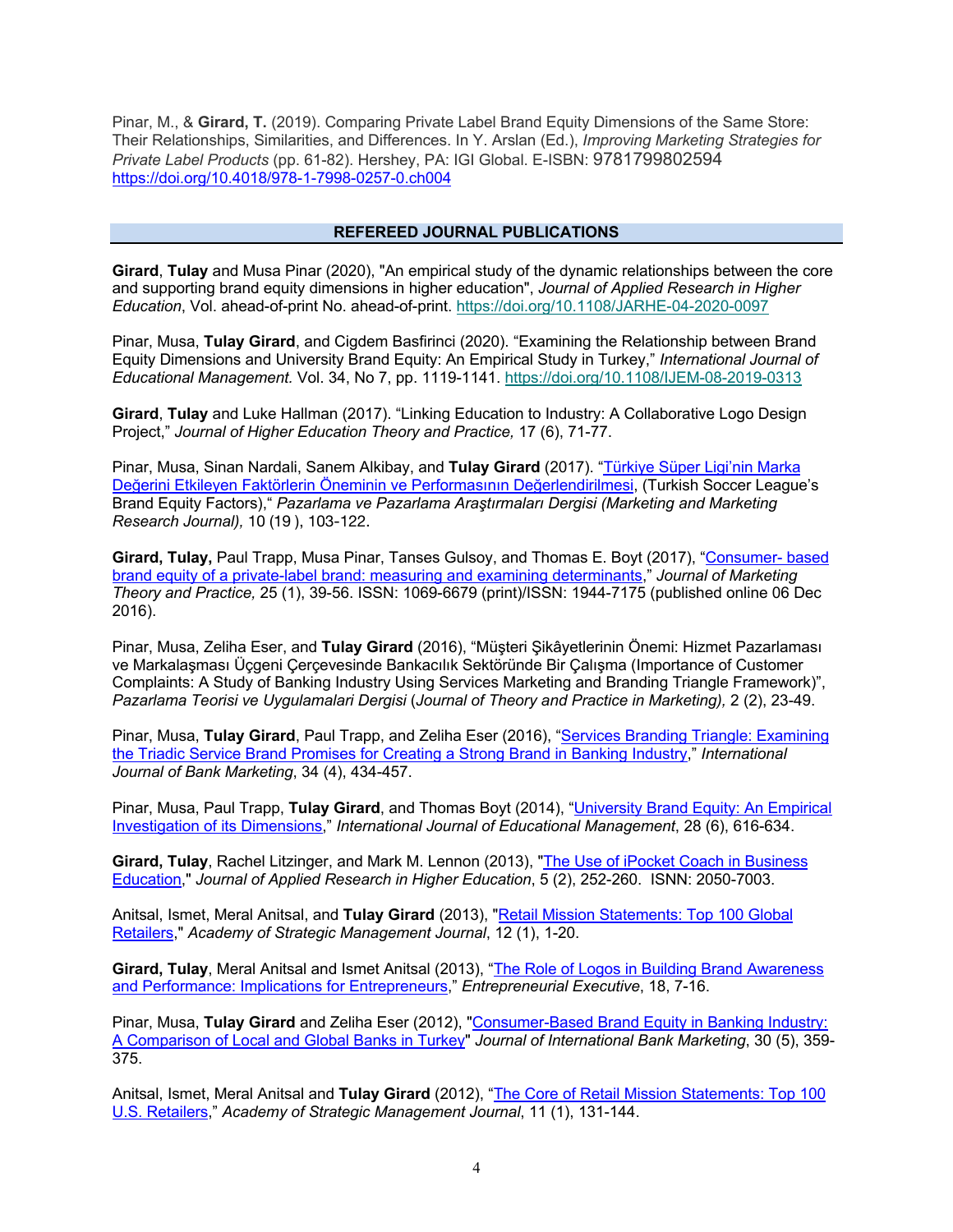Anitsal, Ismet, **Tulay Girard**, and Meral M. Anitsal (2012), "An Application of Services Marketing Mix Framework: How do Retailers Communicate Information on Their Sales Receipts?" *Business Studies Journal,* 4 (2), 77-90.

Eser, Zeliha, Musa Pinar, **Tulay Girard**, and F. Bahar Ozdogan (2012), "Consumer-Based Brand Equity In The Television Industry: A Study Of A Private TV Channel In Turkey," *Academy of Marketing Studies Journal (AMSJ),* 16 (1), 67-86.

**Girard, Tulay** and Musa Pinar (2011), "A Usability Study of Interactive Web-based Modules" *Turkish Online Journal of Educational Technology*, 10 (3), 27-32. http://www.tojet.net/volumes/v10i3.pdf.

Pinar, Musa, **Tulay Girard**, Zeliha Eser (2011), "An Exploratory Study of Consumer-based Brand Equity in Turkish Banking Industry," *Services Marketing Quarterly*, 32 (4), 282-301.

Pinar, Musa, Paul Trapp, **Tulay Girard**, Tom Boyt (2011), "Utilizing the Brand Ecosystem Framework in Designing Branding Strategies for Higher Education," *International Journal of Educational Management*, 25 (7), 724-739.

Anıtsal, İsmet, M. Meral Anıtsal, and **Tulay Girard** (2011), "Top 250 Global Retailers: Online Features of Retailer Websites," *The Journal of International Business Research,* 10 (1), 45-58.

**Girard, Tulay**, Musa Pinar, and Paul Trapp (2011), "Class Presentations and Peer Evaluations: Do Students Perceive the Benefits?" The *Academy of Educational Leadership Journal,* 15 (1), 77-94.

**Girard, Tulay** (2010), "The Role of Demographics on the Susceptibility to Social Influence: A Pretest Study," *Journal of Marketing Development and Competitiveness*, 5 (1), 9-22.

Gupta, Shruti, Julie Pirsch, and **Tulay Girard** (2010), "An Empirical Examination of a Multinational Ethical Dilemma: The Issue of Child Labor," *Journal of Global Marketing*, 23 (4), 288-305.

Girard, Tulay and Paul Dion (2010), "Validating the Search, Experience, and Credence Product Classification Framework," *Journal of Business Research,* 63 (9/10), 1079-87.

**Girard, Tulay** and Musa Pinar (2009), "An Exploratory Study of Gender Effect on Student Presentation Evaluations: Does Gender Similarity Make a Difference?" *International Journal of Educational Management, 23* (3), 237-251.

*Pinar, Musa and Tulay Girard (2008), "Investigating the Impact of Organizational Excellence and Leadership on Achieving Business Performance: An Exploratory Study of Turkish Firms," The SAM Advanced Management Journal*, 73 *(1), 29-45.*

McConn, Charlotte. E., Ryoo, Jungwoo, and **Tulay Girard** (2008), "Assessing Information Systems Security within Local Governments: A Pilot Study for Central Pennsylvania." *The Journal of International Business Research,* 6 (1): 55-75, 2007 (ISSN: 1544-0222).

**Girard, Tulay**, M. Meral Anıtsal and İsmet Anıtsal (2008), "On-Line Features of the Top 100 U.S. Retailers' Websites," *International Journal of the Academic Business World*, Spring, Vol. 2 (1), 9-17.

O'Connor, Maggie and **Tulay Girard** (2006), "Making Principles of Marketing Case Studies Tangible through Interactivity" *The Journal of Business and Leadership: Research, Practice, and Teaching,* 2 (2), 374-381.

Korgaonkar, Pradeep, Ronnie Silverblatt, and **Tulay Girard** (2006), "Online Retailing, Product Classifications, and Consumer Preferences," *Internet Research,* 16 (3), 267-288.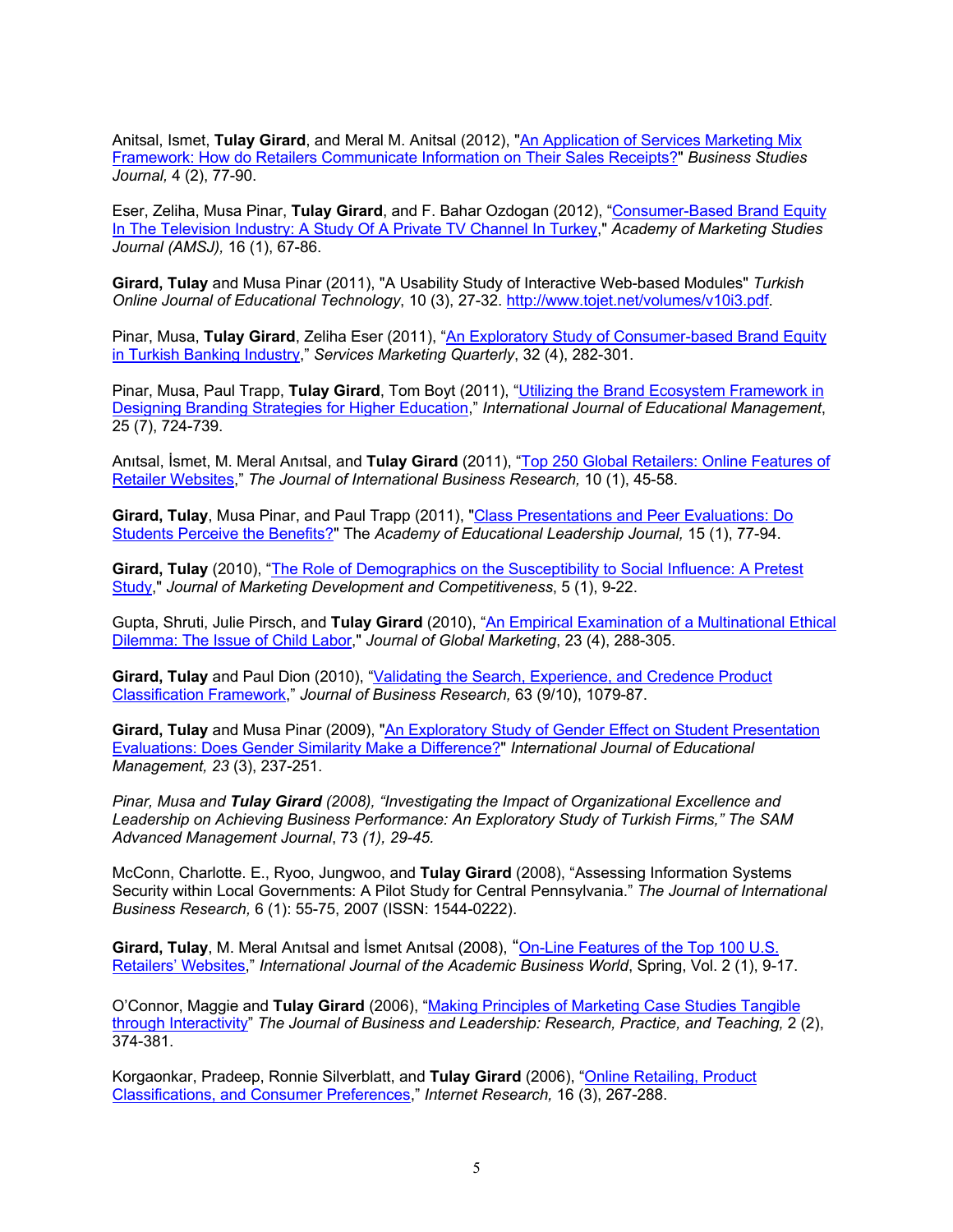**Girard, Tulay**, Pradeep Korgaonkar, and Ronnie Silverblatt (2003), "Relationship of Type of Product, Shopping Orientations and Demographics with Preference for Shopping on the Internet," *Journal of Business and Psychology*, 18 (1), 101-120.

**Girard, Tulay**, Ronnie Silverblatt, and Pradeep Korgaonkar (2002), "Influence of Product Class on Preference for Shopping on the Internet," *Journal of Computer-Mediated Communication,* 8 (October), available at http://www.ascusc.org/jcmc/vol8/issue1/girard.html

## **DISSERTATION**

**Girard, Tulay** (2005), "Validating the Search, Experience, and Credence Product Classification Framework in a Model of Patronage Intentions," The Florida Atlantic University, College of Business, Dissertation Committee: Dr. Pradeep Korgaonkar (Chair), Dr. Louis Dominguez, Dr. Paul Koku, Dr. Alan Smith, Dr. Steven Hecth. UMI Number: 3166184, ProQuest Information and Learning Company, Ann Arbor, Michigan.

#### **REFEREED CONFERENCE PUBLICATIONS**

**Girard, Tulay,** Musa Pinar (2020). "Importance-Performance Gap Analysis of the University Brand Equity Dimensions," (Extended Abstract) *Proceedings of the 2020 Atlantic Marketing Association Conference (virtual), Oct. 2.* **The Best Paper in Services Marketing Track Award.**

**Girard, Tulay,** Musa Pinar, Ilayda Ipek, Nilay Bicakcioglu**,** and Tanses Gursoy (2020). "Examining the Differences in the Relationships of the Private Label Brand Equity Dimensions Across Brands and Cultures," (Extended Abstract) Accepted to be published in the *Proceedings of the 2020 Summer American Marketing Association Conference, SF Aug. 21-23.*

Pinar, Musa and **Tulay Girard** (2020)**. "**Understanding Student Perceptions of their Personal Branding in Higher Education," (Extended Abstract) *Proceedings of the 2020 Association of Marketing Theory and Practice Conference*, Sandestin, FL Mar 19-22.

**Girard, Tulay** and Lori Lysiak (2019). "A Collaborative Approach to Blended Learning Design and Activities to Engage Students: A Case Study," (Extended Abstract) *Proceedings of the 2019 Atlantic Marketing Association, Asheville, NC Sept. 25-29.*

Conte, Ashley and **Tulay Girard** (2019). "A Hands-On Online Library Research Project in a Principles of Marketing Course," (Extended Abstract) *Proceedings of the 2019 Atlantic Marketing Association,*  Asheville, NC Sept. 25-29.

Pinar, Musa, Colleen Wilder, **Tulay Girard**, and Sinan Nardali (2019). "Perceptions of Service Profession-Status Stereotyping: Comparisons of Turkish and American Millennials," (Extended Abstract) *Proceedings of the 2019 Association of Marketing Theory and Practice Conference*, Charleston, SC March 21-23.

Lysiak, Lori and **Tulay Girard** (2019). "Updated Collaborative Approaches: Incorporating Online Embedded Librarian Techniques into Resident Instruction," (Abstract) TLT Symposium, University Park, PA, March 2019.

**Girard, Tulay** (2018). "Increasing Student Engagement in a Marketing Course with a Blended Design," (abstract). *Proceedings for the Academy of Business Research*, Boca Raton, FL, November 14-16, 260.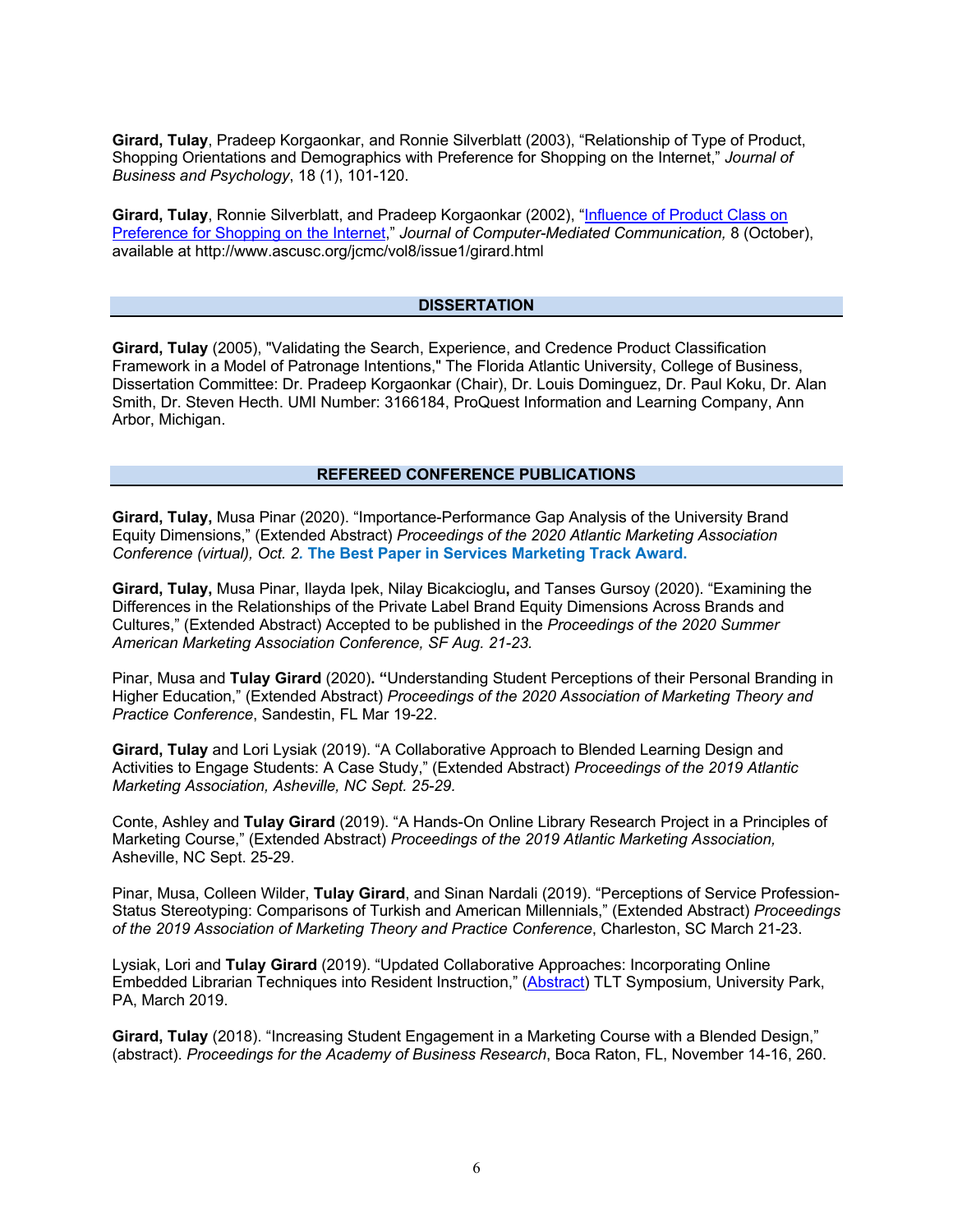Pinar, Musa, **Tulay Girard**, Cigdem Basfirinci, and Paul Trapp (2018). "Examining the Relationship between Brand Equity Dimensions and University Brand Equity: An Empirical Study in Turkey," (Extended Abstract). *Proceedings of the 23rd Marketing Conference,* Kocaeli, Istanbul, June 27-29, 643-650.

Latta, Michael, Rick Mathisen, David Burns, **Tulay Girard,** Michael McCall (2018). "The Greatest Threat to Marketing Today: A Panel Discussion," (panel session proposal abstract). *Proceedings of the 2018 Association of Marketing Theory and Practice Conference*, Ponte Vedra Beach, FL March 14-17, 2018.

**Girard**, **Tulay,** Ismet Anitsal, M. Meral Anitsal, Ronald J. Dick (2018). "The Recent Trends and Best Practices for Designing Blended/Hybrid/Flipped Courses in Higher Education," (panel session proposal abstract). *Proceedings of the 2018 Association of Marketing Theory and Practice Conference*, Ponte Vedra Beach, FL March 14-17.

Ekebas, Ceren, Musa Pinar, Paul Trapp, and **Tulay Girard** (2018). "Internal Services Brand Orientation: Comparing the Perspectives of Managers, Employees, and Customers," *Proceedings of the 2018 Association of Marketing Theory and Practice Conference*, Ponte Vedra Beach, FL March 14-17. **The Top Paper in Track Award.**

Trapp, Paul, Musa Pinar, and **Tulay Girard** (2017). "Examining private-label brand equity dimensions: Do brand equity dimensions differ for different PLBs of the same store?," *Proceedings of* the *2017 Atlantic Marketing Association Conference*, Williamsburg, VA, September 27-30.

**Girard, Tulay**, Paul Trapp, Ilayda Ipek, Nilay Bicakcioglu, and Musa Pinar (2017). "Measuring Consumer-Based Brand Equity for Private-Label Brands: Cross-Country Comparisons," *Proceedings of the 2017 Summer AMA Conference*, San Francisco, CA, August 4-6.

**Girard**, **Tulay** and Luke Hallman (2017). A Collaborative Logo Design Project for a Startup Therapeutic Medicine Company. *Proceedings of the 2017 Association of Marketing Theory and Practice Conference*, Myrtle Beach, SC, March 23-25, 2017. **The Top Paper in Track Award.**

Pinar, Musa, **Tulay Girard**, Nilay Bicakcioglu, Ilayda Ipek, and Paul Trapp (2017), **"**Examining Purchase Shares of Private Label-Brands and Consumer Demographics: A Study in the United States and Turkey," (Abstract). *Proceedings of the 2017 Association of Marketing Theory and Practice Conference*, Myrtle Beach, SC, March 23-25, 2017.

**Girard**, **Tulay,** Meral Anitsal, Ismet Anitsal, Stephen LeMay, Dorene Ciletti, and Ron Dick (2017). "The Best Practices to Eliminate Distraction due to Mobile Device Usage in Classrooms Without Creating a Negative and Hostile Classroom Experience" (panel session proposal abstract). *Proceedings of the 2017 Association of Marketing Theory and Practice Conference*, Myrtle Beach, SC, March 23-25, 2017.

**Girard**, **Tulay,** Ismet Anitsal, Meral Anitsal, David Burns, Michael Latta, and Michael McCall (2017). "What are the Expectations and Opportunities for Full Professors Different than Associate and Assistant Professors?" (panel session proposal abstract). *Proceedings of the 2017 Association of Marketing Theory and Practice Conference*, Myrtle Beach, SC, March 23-25, 2017.

**Girard**, **Tulay,** Musa Pinar, Nilay Bicakcioglu, and Ilayda Ipek (2016). "Özel Markalı Ürünlerin Tüketici Temelli Marka Değeri: İki Ülkede Ampirik Bir Karşılaştırma (Private-Label Brand Equity: An Empirical Comparison in Two Countries)," (extended abstract). *Proceedings* of *21. Ulusal Pazarlama Kongresi* (The *21st National Marketing Conference*), Kutahya, Turkey, October 6-8, 2016.

**Girard**, **Tulay** and Luke Hallman (2016). "Linking Education to Industry: A Collaborative Logo Design Project," *Proceedings of the 2016 Marketing Management Association Fall educators' Conference*, Providence, RI, September 14-16, 2016.

Pinar, Musa, Sinan Nardali, Sanem Alkibay, and **Tulay Girard** (2016). "Türkiye Süper Ligi'nin Marka Değerini Etkileyen Faktörlerin Öneminin ve Performasının Değerlendirilmesi" – Examining the Importance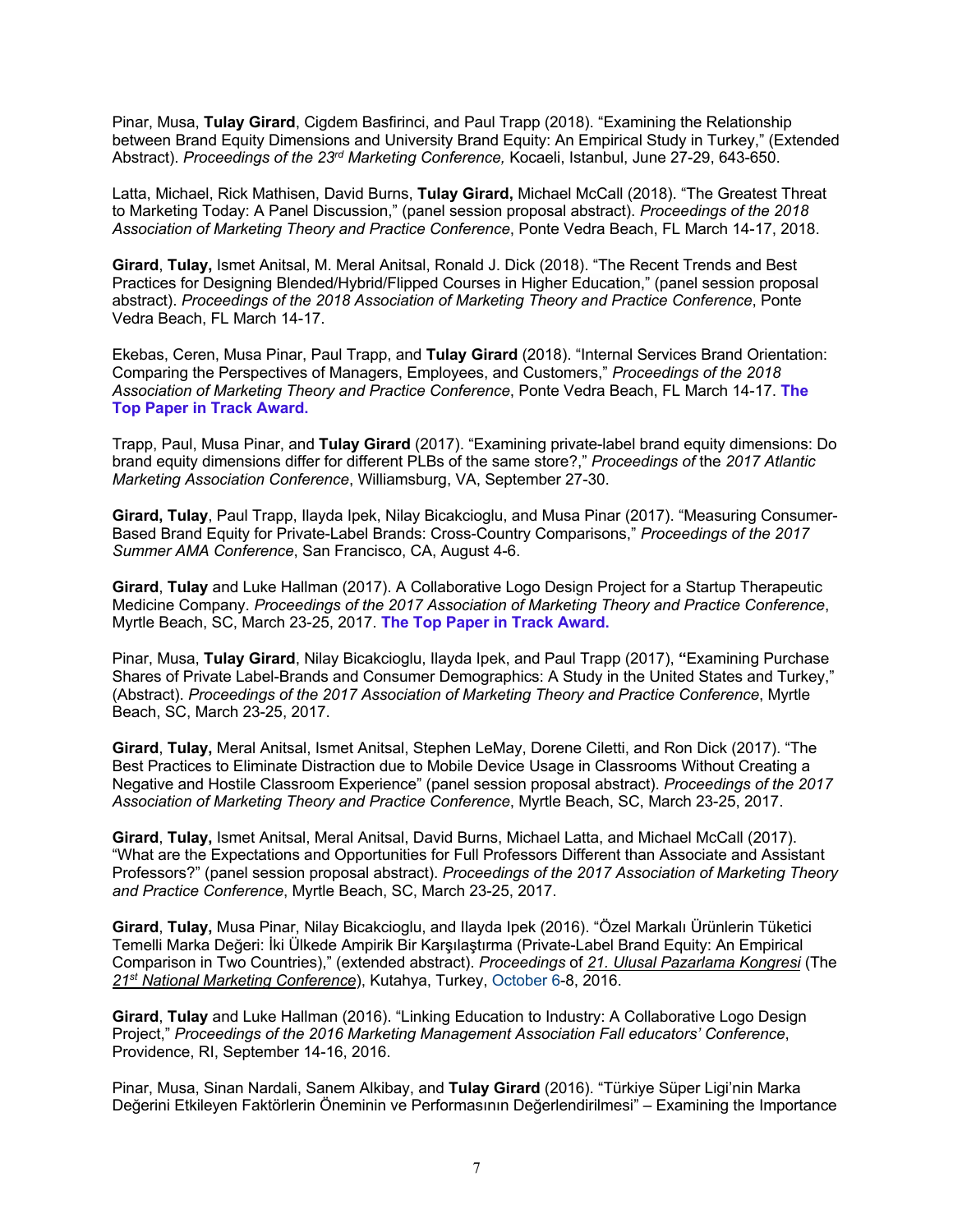and Perceptions of the Factors Influencing Turkish Soccer League Brand Equity", (extended abstract). *Proceedings* of *21.Ulusal Pazarlama Kongresi* (The *21st National Marketing Conference*), Kutahya, Turkey, October 6-8, 2016.

Pinar, Musa, **Tulay Girard**, Gokhan Karaatli, Serdar Turedi, Sinan Nardali, Sanem Alkibay (2016), "Examining Turkish Fans' Perceptions of Turkish Soccer League Brand: A Gap Analysis of Expectations and Perceptions," (invited presentation - abstract submitted). *Proceedings of The Midwest Decision Science Institute (MWDSI) 2016 Conference*, Valparaiso University, Valparaiso, IN, April 14-16.

**Girard, Tulay**, Musa Pinar, Paul Trapp (2016), "Measuring Consumer-Based University Brand Equity and Comparing the Brand Equity Dimensions by Student Demographics," *Proceedings of the 2016 Association of Marketing Theory and Practice Conference*, St. Simons Island, GA, (March). **The Best Paper in Track and 2016 Thomas Ponzurick Top Paper in Conference Award.**

**Girard, Tulay** and Daniela Ngounou (2016), "Understanding Employer Needs and Expectations from the Perspective of Human Resources," *Proceedings of the 2016 Association of Marketing Theory and Practice Conference*, St. Simons Island, GA, (March).

**Girard, Tulay** and Luke Hallman (2016), "Logo Design and Development Method: A Case of a Startup Therapeutic Medicine Company," (abstract). *Proceedings of the* 2016 *AIBPAD Conferenc*e, Orlando, FL (January).

Musa Pinar, **Tulay Girard,** Sinan Nardali, Sanem Alkibay (2015), "Measuring Consumer (Fan)-Based Brand Equity in a Sport League: A Study of Turkish Soccer League," (Abstract). *Proceedings of the 2015 Summer American Marketing Association Conference*, Chicago, IL, (August).

**Girard, Tulay,** Meral Anitsal and Ismet Anitsal (2015), "Testing the Semiotic Associations, Industry Representation, Ease of Recognition and Consumer Sentiments of Logos." *Proceedings of the 2015 Association of Marketing Theory and Practice Conference*, Savannah, GA, (March). **The Best Paper in Track and 2015 Thomas Ponzurick Top Paper in Conference Award.**

**Girard, Tulay**, Mark M. Lennon, and Kristina Snyder (2014), "Enhancing Student Learning with a Social Media Community Development Project in Higher Education" (Abstract). *Proceedings of the 2014 Higher Education Teaching and Learning (HETL) Conference*, Anchorage, AL, (May-Jun).

Musa Pinar, Paul Trapp, and **Tulay Girard** (2014), "Investigating Consumer Perceptions of Purchase Shares for Private-Label Brands and Demographics: A Study of the Great Value Brand" (Abstract). *Proceedings of the 2014 Association of Marketing Theory and Practice Conference*, Hilton Head, SC, (March).

**Tulay Girard** and Krissa Weyant (2014), "A Survey of Employer Needs and Expectations from Business Programs at Higher Education Institutions" (Abstract). *Proceedings* of *the 2014 Association of Marketing Theory and Practice Conference*, Hilton Head, SC, (March).

**Girard, Tulay**, Musa Pinar, Paul Trapp, and Thomas E. Boyt (2013), "Consumer-based Brand Equity Measurements for Higher Education: Developing and Testing the Relationships" (Abstract). *Proceedings of the 2013 Summer American Marketing Association (AMA) Conference*, Boston, MA, (Aug).

**Girard, Tulay,** Musa Pinar, Paul Trapp, and Tanses Gulsoy (2013), "University Brand Equity Dimensions: Student Perspectives and Perceptions" (Abstract). *Proceedings of the 2013 International Academy of Business and Public Administration Disciplines (IABPAD) Conference*, Istanbul, Turkey, (July). Vol. 10, No.3. ISSN: 1547-4836.

Trapp, Paul, **Tulay Girard**, Musa Pinar, and Tanses Gulsoy (2013), "Developing a Scale to Measure Consumer-Based Brand Equity of Private Label Brands" (Abstract). *Proceedings of the 2013 International*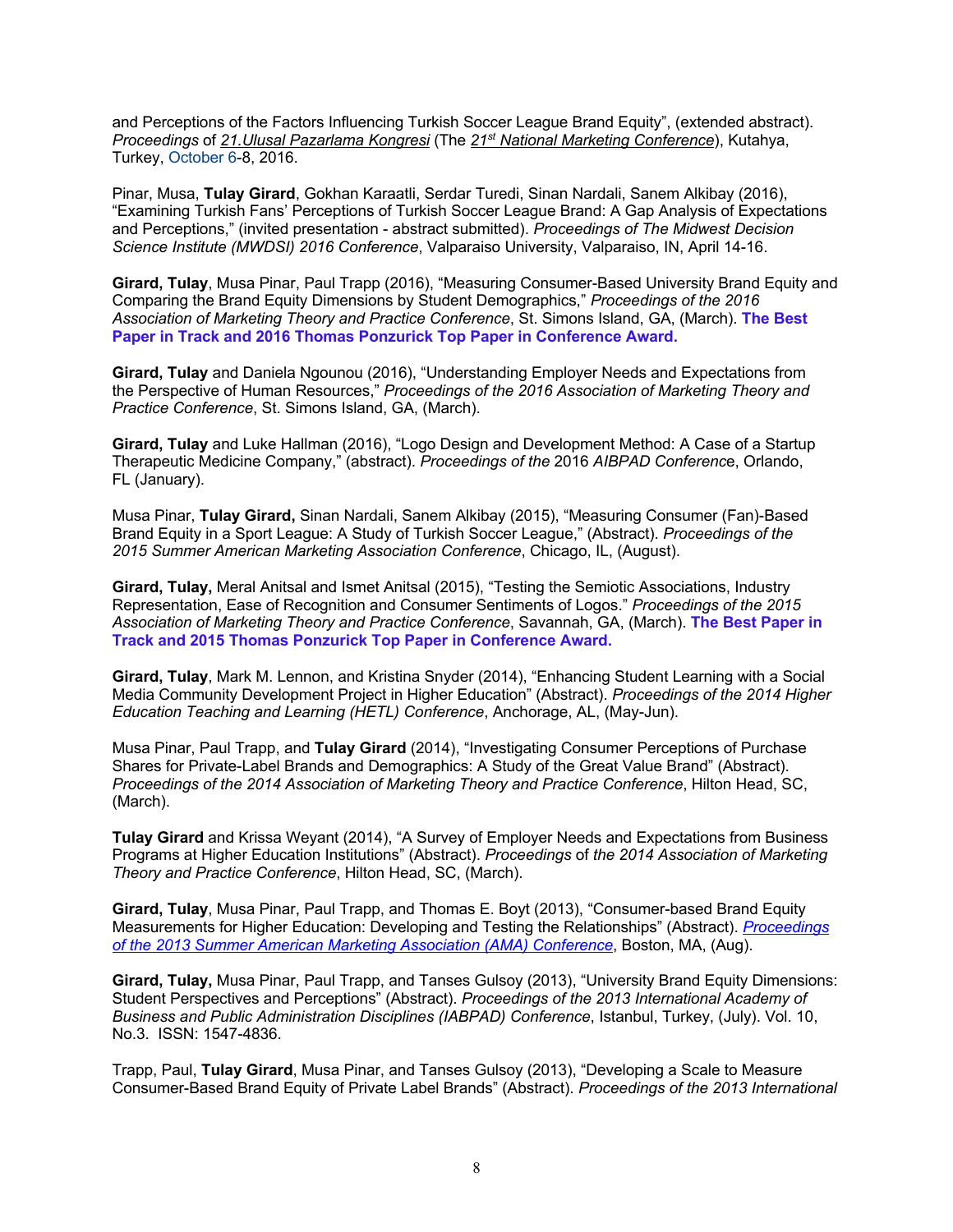*Academy of Business and Public Administration Disciplines (IABPAD) Conference*, Istanbul, Turkey, (July). Vol. 10, No.3. ISSN: 1547-4836.

**Girard, Tulay**, Paul Trapp, Musa Pinar, Tanses Gulsoy, and Thomas E. Boyt (2013), "Empirically Testing University Brand Equity Dimensions. (Abstract). Poster Session, European Academy of Marketing Conference (EMAC), Istanbul, Turkey, (June).

**Girard, Tulay**, Meral Anitsal, Ismet Anitsal, and ZhanYe Zhang (2013), "Relationships of Brand awareness, Logo Associations and Prior Shopping Experience: A Pre-test Study" (Abstract). *Proceedings of the 2013 Association of Marketing Theory and Practice Conference*, Charleston, SC, (March).

Pinar, Musa, Paul Trapp, **Tulay Girard**, and Thomas Boyt (2013), "University Brand Equity: An Empirical Investigation of Its Dimensions" (Abstract). *Proceedings of the 2013 MBAA International Marketing Management Association Conference*, Chicago, IL. (February-March). **Best Paper Award in Services Marketing Track**

Lennon, Mark M., **Tulay Girard** (2013), "Professor iPad: Improving Learning Outcomes with the iPad" (Abstract). *Proceedings of the 2013 Higher Education Teaching & Learning (HETL) Conference*, Orlando, FL (January).

**Girard, Tulay**, Rachel Litzinger, and Mark M. Lennon (2013), "The Use of iPocket Coach in Business Education" (Abstract*). Proceedings of the 2013 Higher Education Teaching & Learning (HETL) Conference*, Orlando, FL (January).

Pinar, Musa and **Tulay Girard** (2012), "Measuring Consumer-based Brand Equity Using Services Branding Triangle" (Abstract). *Proceedings of the 2012 Atlantic Marketing Association Conference*, Williamsburg, VA (September), 398-399.

Litzinger, Rachel and **Tulay Girard** (2012), "Enhancing Business Education with the Use of an iPad App: iPocket Coach" (Abstract). *Proceedings of the 2012 Atlantic Marketing Association Conference*, Williamsburg, VA (September), 396-397.

Anitsal, Ismet, Meral Anitsal and **Tulay Girard** (2012), "Retail Mission Statements and Global Retailers," *Proceedings of the 2012 Allied Academies Spring Conference*, New Orleans (April), Vol 11 (1), 1.

**Girard, Tulay**, Meral Anitsal and Ismet Anitsal (2012), "The Role of Logos in Building Brand Awareness: Implications for Entrepreneurs" (Abstract). *Proceedings of the 2012 Allied Academies Spring Conference*, New Orleans, LA, (April).

Pinar, Musa, Paul Trapp, and **Tulay Girard** (2012), "Examining the U.S. Consumer Perceptions of Olive Oil: Implications for Marketing Strategy" (Abstract). *Proceedings of the 2012 Association of Marketing Theory and Practice Conference*, Myrtle Beach, SC, (March).

**Girard, Tulay**, Meral Anitsal and Ismet Anitsal (2012), "A Model of Brand Awareness and Performance: The Role of Logos" (Abstract). *Proceedings of the 2012 Association of Marketing Theory and Practice Conference*, Myrtle Beach, SC, (March).

**Girard, Tulay**, Jungwoo Ryoo, and Charlotte McConn (2012), "An Information Systems Security Assessment Framework: A Study of Pennsylvania Rural and Urban Municipalities" (Abstract). *Proceedings of the* 2012 *Association of Marketing Theory and Practice Conference*, Myrtle Beach, SC, (March).

Anitsal, Ismet, Meral Anitsal and **Tulay Girard** (2011), "The Core of Retail Mission Statements: Top 100 U.S. Retailers," *Proceedings of the Allied Academies International Conference*, Las Vegas, (October).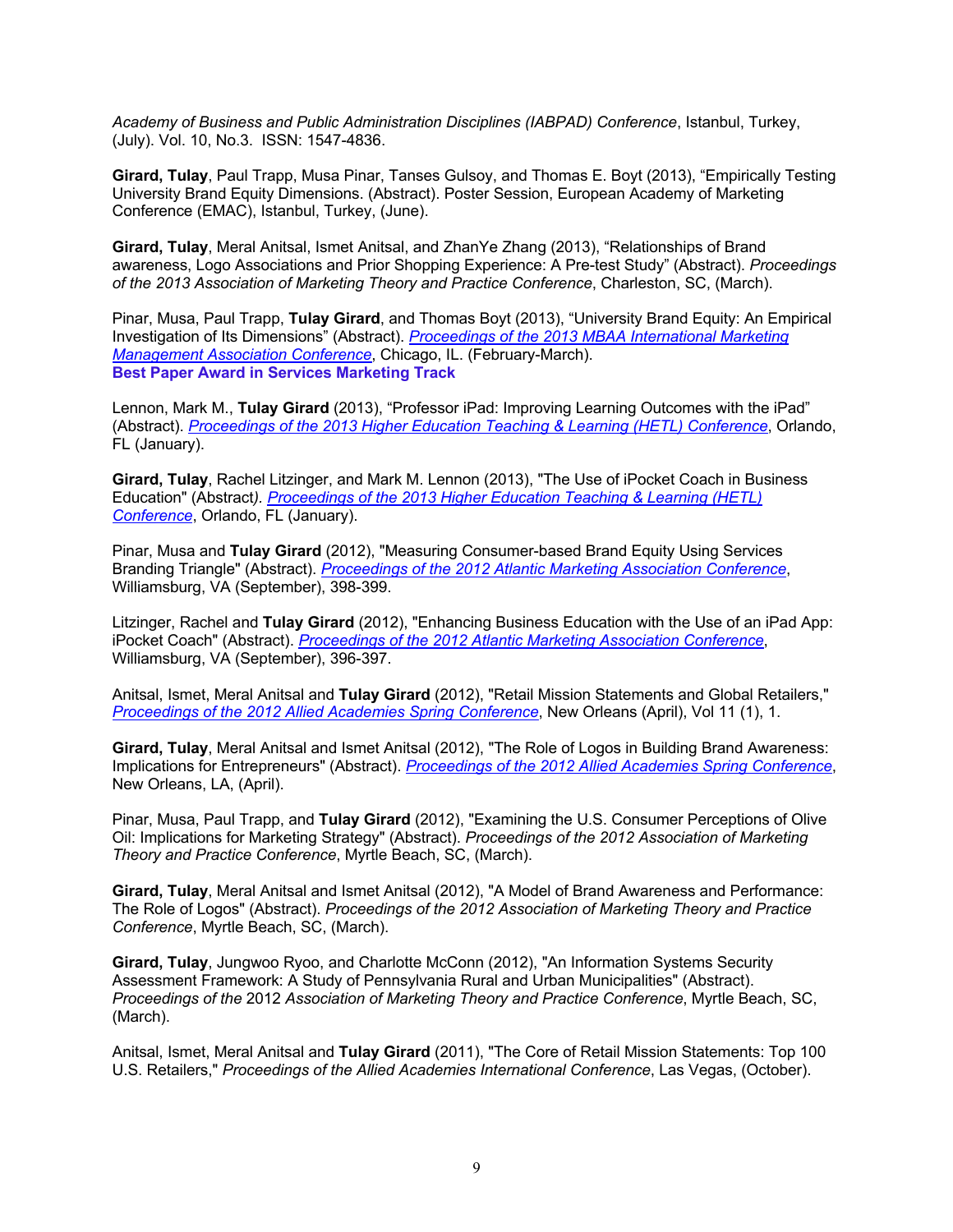**Girard, Tulay** and Musa Pinar (2011), "A Usability Study of Interactive Web-based Modules" (Abstract). *Proceedings of the 2011 International Educational Technology Conference* (IETC), Istanbul, Turkey, (May).

Pinar, Musa, **Tulay Girard**, Zeliha Eser, and Bora Bodur (2011), "An Empirical Study of Brand Equity In Turkish Banking Industry: The Personnel Perspective" *Proceedings of the Istanbul Conference of Economy and Finance* (ICEF), Istanbul, Turkey, (May).

Anitsal, Ismet, **Tulay Girard**, and Meral Anitsal (2011), "How Retailers Use Services Marketing Mix to Communicate Information on Sales Receipts" (Extended Abstract). *Proceedings of the 2011 Association of Marketing Theory and Practice Conference*, Panama City, FL, (March).

Pinar, Musa, **Tulay Girard**, Zeliha Eser, and Bora Bodur (2010), "Personnel's Perceptions of Brand Equity in Banking Industry: An Exploratory Study in Turkey" (Extended Abstract). *Proceedings of the The Sixth International Conference on Business*, *Management, and Economics* (ICBME, Cesme, Turkey), (October).

Pinar, Musa, **Tulay Girard**, and Zeliha Eser (2010), "Consumer Perceptions of (Consumer-Based) Brand Equity in Banking Industry: A Comparison of Domestic and Global Banks in Turkey" (Extended Abstract). *Proceedings of the Global Branding Conference*, Istanbul, Turkey, (June).

Pinar, Musa, Paul Trapp, and **Tulay Girard** (2010), "Utilizing the Brand Ecosystem Framework in Designing Branding Strategies for Higher Education" (Extended Abstract). *Proceedings of the 2010 MMA Spring Conference*, Chicago, IL, (March).

**Girard, Tulay** and Michelle Pope (2010), "A Logo Selection Method." *Proceedings of the 2010 AMTP Conference*, March, Hilton Head, SC, (March).

Eser, Zeliha, Musa Pinar, **Tulay Girard**, and F. Bahar Isin (2009), "Consumer-Based Brand Equity in the Television Industry: A Study of a Private TV Channel in Turkey" (Extended Abstract). *Proceedings of the Fifth International Conference on Business, Management, and Economics (ICBME, Cesme , Turkey),*  (October).

Anıtsal, İsmet, M. Meral Anıtsal, and **Tulay Girard** (2009), "Online Features of Global Retailer Websites," *Proceedings of the Fall 2009 International Conference of Allied Academies: Academy for Studies in International Business*, Las Vegas, Nevada. **The Distinguished Research Award**.

**Girard, Tulay** (2009), "A Study of Gender Differences in the Susceptibility to Social Influence" (Abstract). *Proceedings of the 2009 Hawaii International Conference on Business*, Oahu, Hawaii, (June).

**Girard, Tulay**, and Paul Dion (2009), "Effect of product classes on retailer attributes, perceived risk, and consumer online patronage intentions for online versus offline retail stores" (Extended Abstract). *Proceedings of the 2009 Association of Marketing Theory and Practice Conference,* Jekyll Island, GA, (March).

**Girard, Tulay**, Musa Pinar, and Zeliha Eser (2009), "Examining Consumer-Based Brand Equity in Turkish Banking Industry: Does Bank Type Influence Brand Equity?" (Extended Abstract). *Proceedings of the 2009 Marketing Management Association Conference,* Chicago, IL, (March).

**Girard, Tulay** and Musa Pinar (2009), "Examining Student Perceptions of Class Presentations: Do Students Benefit From Presentations? *Proceedings of the 2009 Marketing Management Association Fall Educators' Conference,* St. Louis, MO, (September).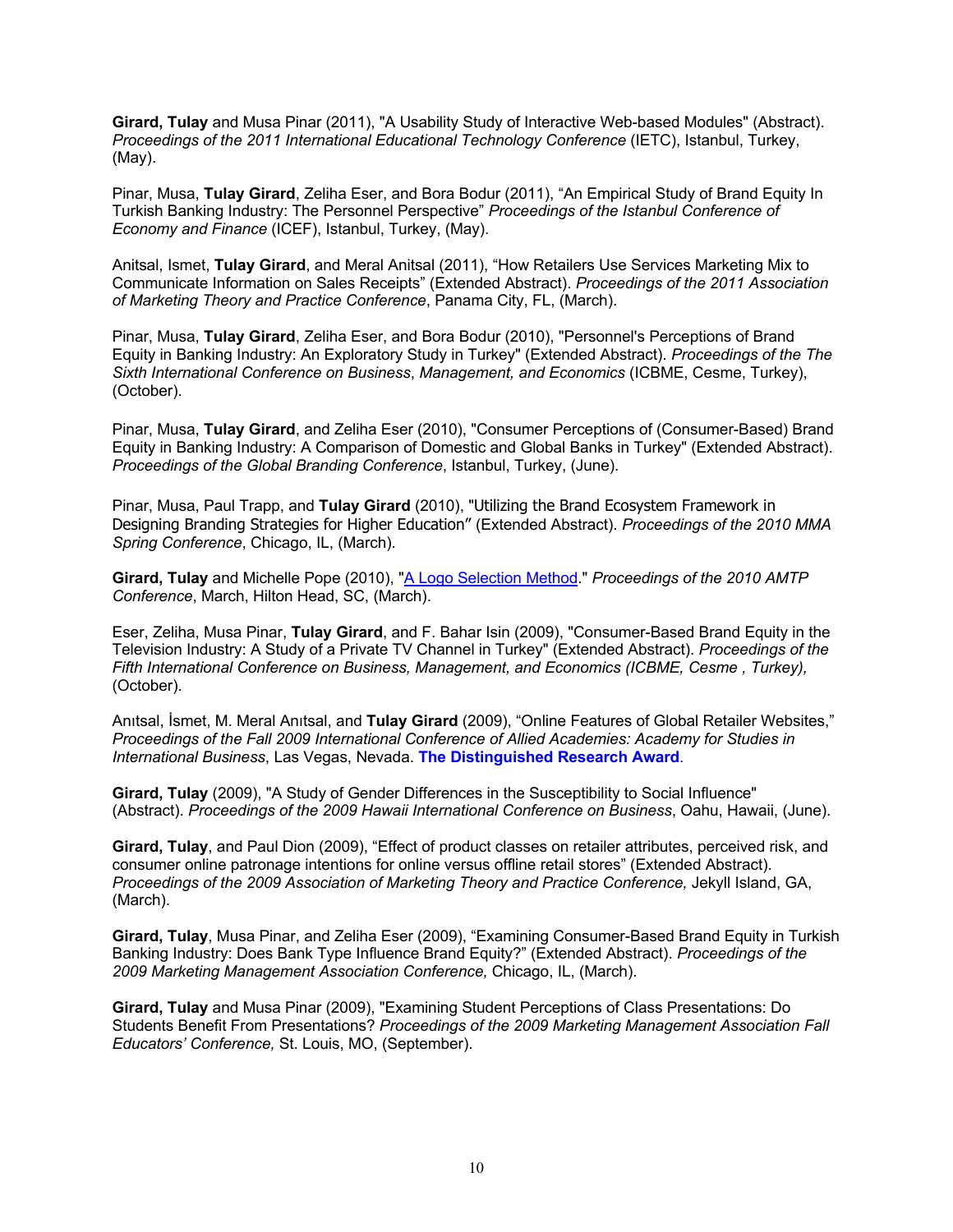O'Connor, Maggie and **Tulay Girard**, (2009), "A Collaborative Approach for Developing Interactive Case Studies: Learning from a University Setting" (Abstract). *Proceedings of the 2009 MBAA Conference,* Chicago, IL, (March). **The Distinguished Paper Award.**

**Girard, Tulay** and Musa Pinar (2008), "An Exploratory Study of Gender Effect on Student Presentation Evaluations: Does Gender Similarity Make a Difference?" (Extended Abstract). *Proceedings of the 2008 AMTP Conference,* Savannah, GA, (March).

**Girard, Tulay**, M. Meral Anıtsal and İsmet Anıtsal (2007), "On-Line Features of the Top 100 U.S. Retailers' Websites," *Proceedings of the Third Annual Academic Business World International Conference*, Nashville, TN, (May). Available at http://abwic.org/ **The Best Paper Award.**

Pinar, Musa and **Tulay Girard** (2007), "Investigating the Impact of Organizational Excellence and Leadership on Achieving Business Performance: An Exploratory Study of Turkish Firms" (Extended Abstract). *Proceedings of the 2007 Association of Marketing Theory and Management Conference,* Panama City, (March).

McConn, Charlotte E., Jungwoo Ryoo, and **Tulay Girard** (2007), "Assessing the Computer Information Systems Security: Three Case Studies of Local Governments in Central Pennsylvania." *Proceedings of the 2007 International Guam Conference on Business, Economics, and Information Technology,* Guam, (March).

Pinar, Musa and **Tulay Girard** (2006), "Student Perceptions of Class Presentations: Does Gender Impact the Evaluations?" *Proceedings of the 2006 Marketing Management Association Fall Educators Conference*, Chicago, IL, (March).

O'Connor, Maggie and **Tulay Girard** (2006), "Development, Design and Implementation of a Web-based Marketing Case Study" (abstract). *Proceedings of the Pennsylvania State University Symposium for Teaching and Learning with Technology*, State College, PA.

**Girard, Tulay**, Wood, Cynthia, and Kim P. Davis (2006), "A Method for Selecting Logos," *Proceedings of the 6th Annual Hawaii International Conference on Business, Oahu, Hawaii,* May, 1007-1018. ISBN#1539-722X.

**Girard, Tulay**, Margaret O'Connor, and Jungwoo Ryoo (2006), "The Roles of Satisfaction and Trust in Online Shoppers' Purchase Intentions" (Abstract). *Proceedings of the 14[th] International Conference on Telecommunication Systems—Modeling and Analysis*, 314-315.

Ryoo, Jungwoo, Park, Eun-A, **Tulay Girard**, and Sylvester Osagie (2006), "Measuring Internet Security Readiness: A Study of Household Behavior." *Proceedings of the 16th Biennial Conference of the International Telecommunication Society*, Beijing, China, (June).

**Girard, Tulay** (2005), "An Assessment of Product Classification Frameworks in the Context of Online Shopping," *Proceedings of the Association of Marketing Theory and Practice (AMTP) Conference*, Jekyll Island, GA, (March), 310-313.

**Girard, Tulay** (2005), "Teaching with Hands on Experience: A Logo Selection Exercise," In *Proceedings of the 2005 10th Annual Marketing Management Association Fall Educators' Conference*, Kansas City, KS, (September). **The Best Paper in Conference Award**.

**Girard, Tulay**, Pradeep Korgaonkar, and Ronnie Silverblatt (2004), "A Cross-Validation of Influence of Shopping Orientations on Online Patronage Preferences," *Proceedings of the 2004 Association of Collegiate Marketing Educators (ACME) Conference*, (March).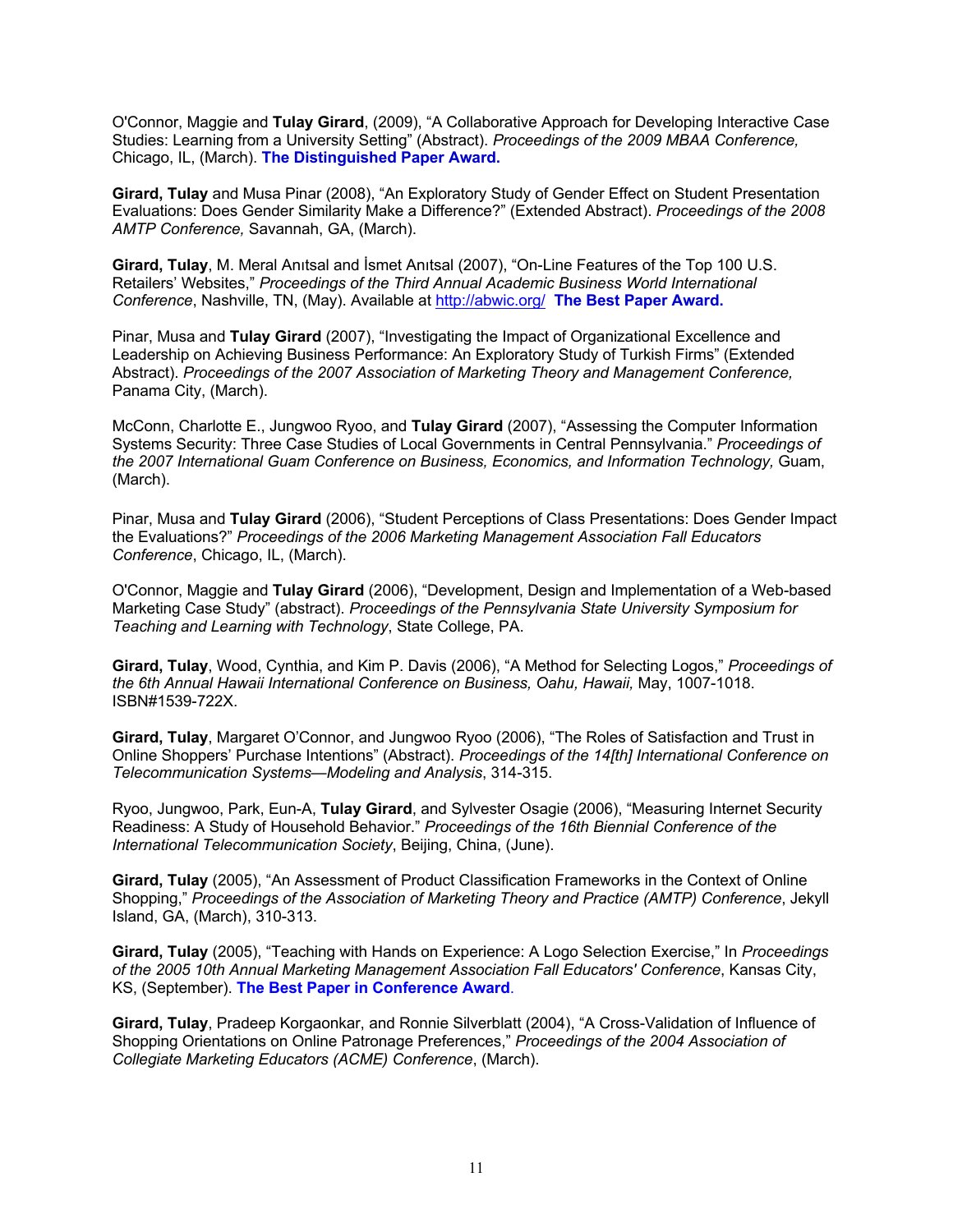**Girard, Tulay** (2003), "Influence of Product Category on Consumer Information Search Behavior," (Extended Abstract). *Proceedings of the 15th Annual Direct Marketing Educational Foundation Robert B. Clarke Educators' Conference* Orlando, FL. (**Runner-Up in the Best Ph.D. Student Paper**).

## **INVITED GUEST SPEAKER**

**Girard, Tulay**, "Universitelerin Markalasma Stratejilerinin Belirlenmesinde Marka Ekosistemi (Utilizing the Brand Ecosystem Framework in Designing Branding Strategies for Higher Education)," Baskent University Strategic Research Center, Ankara, Turkey, May 2011.

# **NON-REFEREED PUBLICATIONS**

#### **Textbook Case Study**

**Girard, Tulay**, "The SteakStop Restaurant: 'What is Wrong with These Questions?'". In *Basic Marketing Research Using Microsoft Excel Data Analysis* by Alvin C. Burns and Ronald F. Bush. 3<sup>rd</sup> edition. Upper Saddle River NJ: Prentice Hall. (Case Study).

**Girard, Tulay**, "The SteakStop Restaurant: 'What is Wrong with These Questions?'" In *Marketing Research* by Alvin C. Burns and Ronald F. Bush. 6th edition. Upper Saddle River NJ: Prentice Hall: NJ. (Case Study).

#### **Magazine/Newspaper & Trade Publications**

Pinar, Musa, Sinan Nardali, Sanem Alkibay, and **Tulay Girard** (2019). "Taraftar Algısına Göre Türkiye Süper Ligi Marka Değerini Etkileyen Faktörlerin ve Marka Değeri Boyutlarının Değerlendirilmesi (Evaluation of Factors Affecting Brand Equity and Brand Equity Dimensions of Turkish Super League **as**  Perceived by Turkish Fans)," Futbol Ekonomi Magazine, 12 February 2019. Available at http://www.futbolekonomi.com/images/stories/raporlar/yonetsel/Super-Lig-Marka-Degeri-Arastirma-Raporu-Pinar-vd.pdf

"Data Security," *Shopper Marketing Magazine*, 29 (10, October 2016), p.14. This is an interview article by Dawn Klingensmith that contains my expert opinion in the subject area.

Pinar, Musa, Sinan Nardali, Sanem Alkibay, and **Tulay Girard** (2016). "Taraftar Bakış Açısıyla Türkiye Süper Ligi'nin Marka Değerini Etkileyen Faktörler ve Marka Değeri Boyutlarının Değerlendirilmesi," *Marketing Turkiye*, (February). Available at: https://www.marketingturkiye.com.tr/arastirmalar/taraftarbakis-acisiyla-turkiye-super-liginin-marka-degerini-etkileyen-faktorler-ve-marka-degeri-boyutlarinindegerlendirilmesi/

Anonymous (2016), "Futbol Ekrana Mahkum – Football (Soccer) is followed only on TV", Milliyet Newspaper, March 28, Sports page19. Interview Article.

**Girard, Tulay** (2013), "The Benefits of Project-based Learning" *Penn State Altoona Research & Teaching* (Online Magazine), October 7, 2014.

Pinar, Musa, Zeliha Eser, **Tulay Girard** (2011), "Bankacilik Endustrisinde Personelin Tuketici-Temelli Marka Degeri Algisi: Kesfedici Bir Arastirma (Personnel Perceptions of Consumer-based Brand Equity in the Banking Industry)," Active Magazine, 70 (March-April), p. 60-67. ISSN 1301-9252.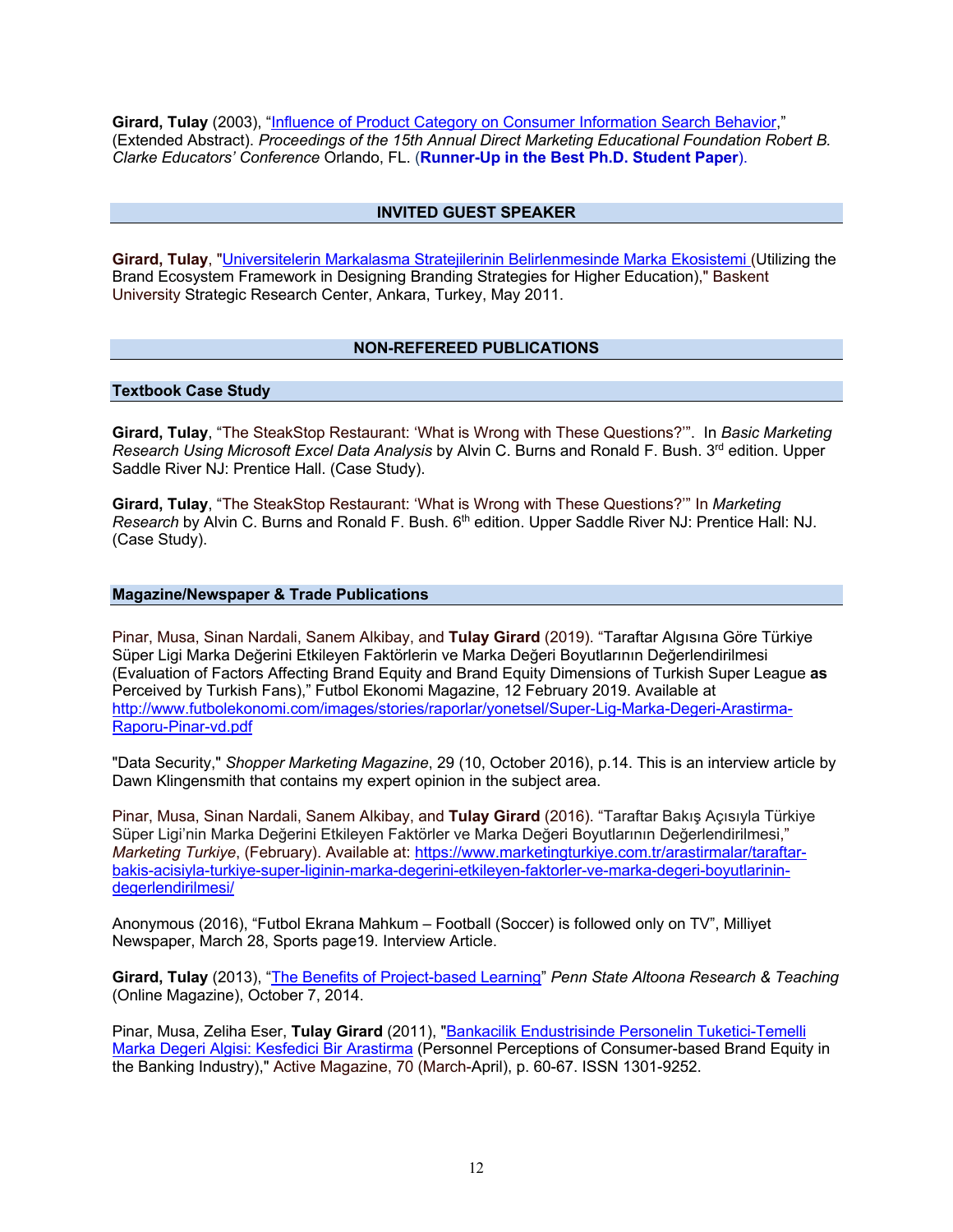Pinar, Musa, Zeliha Eser, and **Tulay Girard** (2009), "Müşteri Gözüyle Türkiye'de Bankaların Algılanan Kalitesi, Marka Sadakati ve Marka Değeri " (Consumer Perceptions of Bank's Service Quality, Brand Loyalty, and Brand Equity in Turkey). Dunya (The World) Newspaper, December 4.

Pinar, Musa, Zeliha Eser, and **Tulay Girard** (2009), "Türkiye'de Bankaların Müşteri Hafıza Payı ve Müşteri - Odaklı Olarak Marka Değerlerine İlişkin Bir Değerlendirme" (An Evaluation of Consumer Topof-Mind Awareness and Consumer-based Brand equity of Banks in Turkey), http://www.activegroup.biz/ Active Magazine, (Sep-Oct.), Vol. 61.

Ryoo, Jungwoo, **Tulay Girard**, Charlotte McConn (2009), "An Information Systems Security Assessment for Municipalities in Rural Pennssylvania" The Center for Rural Pennsylvania (November), 1-20.

Pinar, Musa, Zeliha Eser, and **Tulay Girard** (2009), "Turkiye'de Bankalarin Marka Degeri ve Marka Taninirligi (Banks' Brand-Equity and Brand Awareness in Turkey)," Dunya (The World) Newspaper, August 13, 2009, p.14.

#### **PRESENTATIONS**

#### *Conference Presentations*

"Importance-Performance Gap Analysis of the University Brand Equity Dimensions," (with Musa Pinar). *The 2020 Atlantic Marketing Association Conference (virtual), Oct. 2.*

"A Collaborative Approach to Blended Learning Design and Activities to Engage Students: A Case Study," (with Lori Lysiak). *The 2019 Atlantic Marketing Association, Asheville*, NC Sept. 25-29.

"A Hands-On Online Library Research Project in a Principles of Marketing Course," (with Ashley Conte) *The 2019 Atlantic Marketing Association,* Asheville, NC Sept. 25-29.

"Perceptions of Service Profession-Status Stereotyping: Comparisons of Turkish and American Millennials," (with Musa Pinar and Colleen Wilder) *The 2019 Association of Marketing Theory and Practice Conference*, Charleston, SC March 21-23.

"Increasing Student Engagement in a Marketing Course with a Blended Design," The 2018 Academy of Business Research Conference, Boca Raton, FL, November 2018.

"The Greatest Threat to Marketing Today: A Panel Discussion," (with Michael Latta, Rick Mathisen, David Burns, & Michael McCall). *The 2018 Association of Marketing Theory and Practice Conference*, Ponte Vedra Beach, FL March 2018.

"The Recent Trends and Best Practices for Designing Blended/Hybrid/Flipped Courses in Higher Education," (with Ismet Anitsal, M. Meral Anitsal, Ronald J. Dick). *The 2018 Association of Marketing Theory and Practice Conference*, Ponte Vedra Beach, FL, March 2018.

"Internal Services Brand Orientation: Comparing the Perspectives of Managers, Employees, and Customers," (with Musa Pinar). *The 2018 Association of Marketing Theory and Practice Conference*, Ponte Vedra Beach, FL March 2018.

"Examining private-label brand equity dimensions: Do brand equity dimensions differ for different PLBs of the same store?," (with Musa Pinar). *Th*e *2017 Atlantic Marketing Association Conference*, Williamsburg, VA, September 2017.

"Measuring Consumer-Based Brand Equity for Private-Label Brands: Cross-Country Comparisons" (with Musa Pinar). The 2017 Summer AMA Conference, San Francisco, CA, August 2017.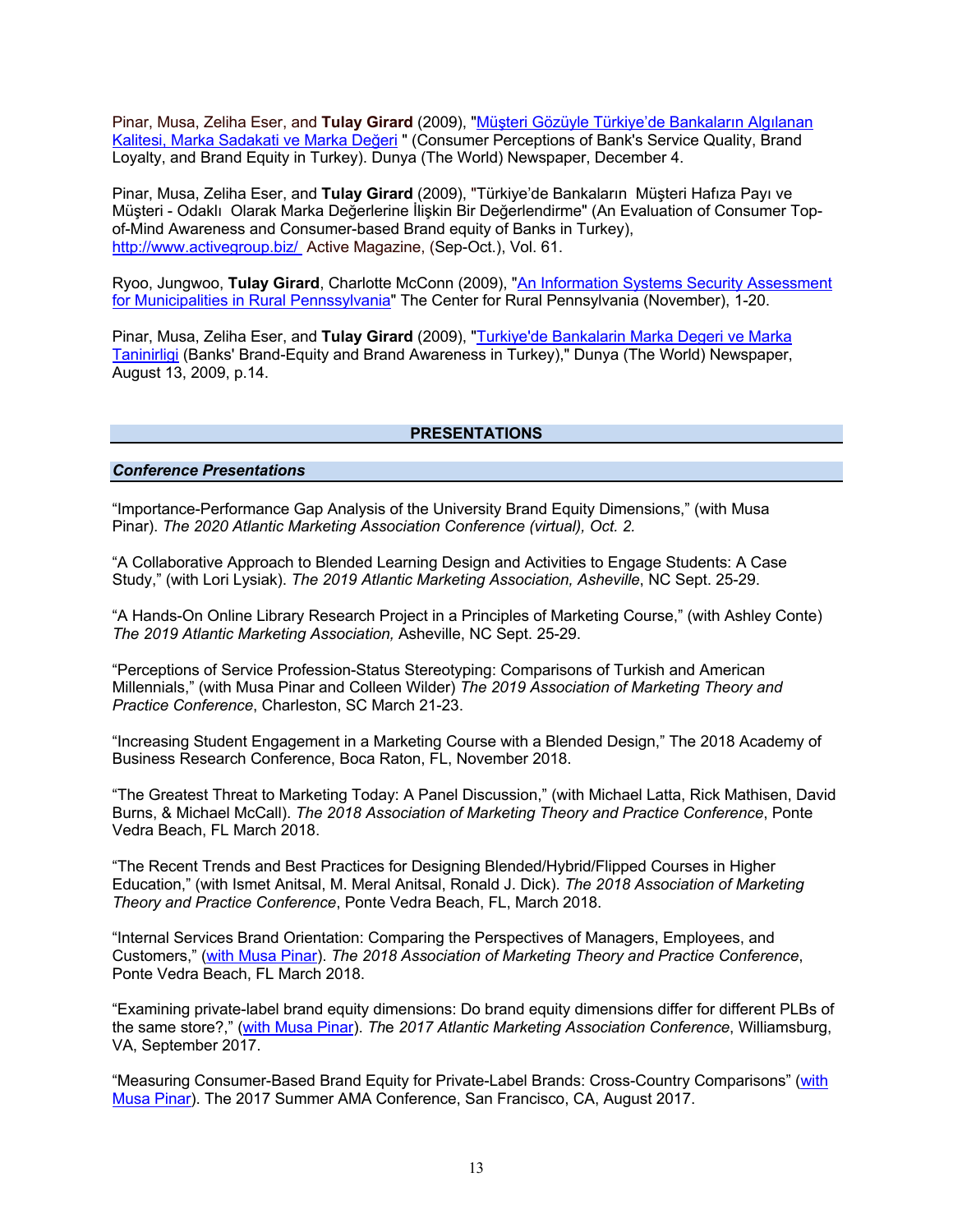**"**A Collaborative Logo Design Project for a Startup Therapeutic Medicine Company" (with Luke Hallman). *The 2017 Association of Marketing Theory and Practice Conference*, Myrtle Beach, SC, March 2017.

**"**Examining Purchase Shares of Private Label-Brands and Consumer Demographics: A Study in the United States and Turkey." The *2017 Association of Marketing Theory and Practice Conference*, Myrtle Beach, SC, March 2017.

"Linking Education to Industry: A Collaborative Logo Design Project," *The 2016 Marketing Management Association Fall educators' Conference*, Providence, RI, September 2016.

"Measuring Consumer-Based University Brand Equity and Comparing the Brand Equity Dimensions by Student Demographics," *The 2016 Association of Marketing Theory and Practice Conference*, St. Simons Island, GA, March 2016.

"Understanding Employer Needs and Expectations from the Perspective of Human Resources," *The 2016 Association of Marketing Theory and Practice Conference*, St. Simons Island, GA, March 2016.

**"**Logo Design and Development Method: A Case of a Startup Therapeutic Medicine Company," *The*  2016 *AIBPAD Conferenc*e, Orlando, FL, January 2016.

"Measuring Consumer (Fan)-Based Brand Equity in a Sport League: A Study of Turkish Soccer League," *The 2015 Summer American Marketing Association Conference*, Chicago, IL, August 2015.

"Testing the Semiotic Associations, Industry Representation, Ease of Recognition and Consumer Sentiments of Logos," The 2015 Association of Marketing Theory and Practice Conference, Savannah, GA, March 2015.

"Enhancing Student Learning with a Social Media Community Development Project in Higher Education". (with Kristina Snyder). *The 2014 Higher Education Teaching and Learning (HETL) Conference*, Anchorage, AL, (May-Jun).

"Investigating Consumer of Purchase Shares for Private-Label Brands and Demographics: A Study of the Great Value Brand," The 2014 Association of Marketing Theory and Practice Conference, Charleston, SC, March 2014.

"A Survey of Employer Needs and Expectations from Business Programs at Higher Education Institutions," (with Krissa Weyant). The 2014 Association of Marketing Theory and Practice Conference, Charleston, SC, March 2014.

"Failure and success factors in revival of towns using social media: Case Studies pertaining to the Pittsburgh-to-Harrisburg Main Line Canal Greenway Project," (with Thomas L. Shaffer and Mackenzie Sternberg. 2013 Twenty Fourth Annual American Society for Competitiveness (ASC) Conference in Pittsburgh, PA, November 2013.

"Consumer-based Brand Equity Measurements for Higher Education: Developing and Testing the Relationships," 2013 Summer American Marketing Association (AMA) Conference, in Boston, MA, (Aug).

"University Brand Equity Dimensions: Student Perspectives and Perceptions." (with Musa Pinar). International Academy of Business and Public Administration Disciplines (IABPAD) Conference, Istanbul, Turkey, July 2013.

"Developing a Scale to Measure Consumer-Based Brand Equity of Private Label Brands." (with Musa Pinar). International Academy of Business and Public Administration Disciplines (IABPAD) Conference, Istanbul, Turkey, July 2013.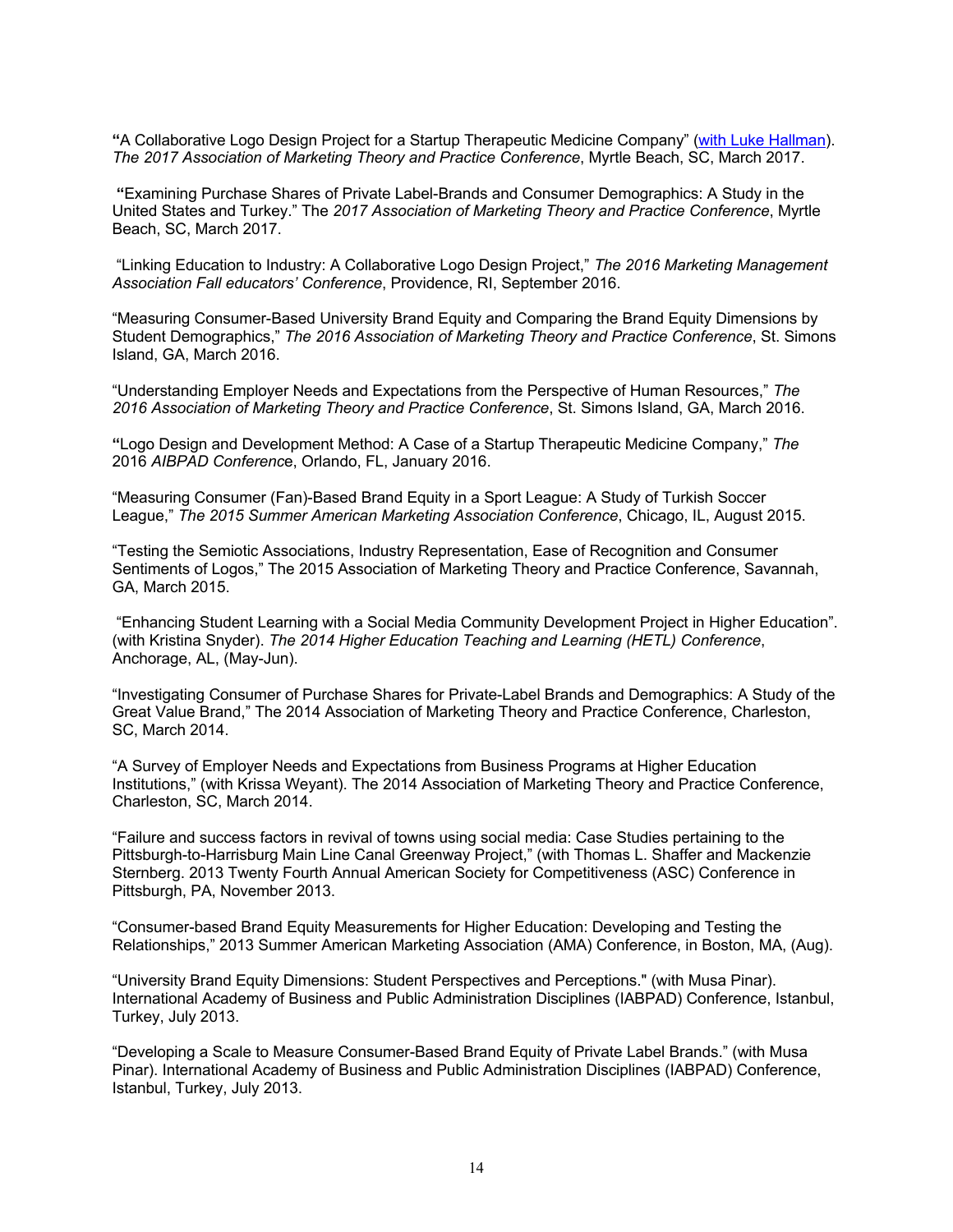"Empirically Testing University Brand Equity Dimensions." Poster session. European Academy of Marketing Conference (EMAC), Istanbul, Turkey, June 2013

"Relationships of Brand awareness, Logo Associations and Prior Shopping Experience: A Pre-test Study." (with ZhenYe (Julie) Zhang). Association of Marketing Theory and Practice Conference, Charleston, SC, March 2013.

"Professor iPad: Improving Learning Outcomes with the iPad." Higher Education Teaching & Learning (HETL) Conference, Orlando, FL, January 2013.

"The Use of iPocket Coach in Business Education." Higher Education Teaching & Learning (HETL) Conference, Orlando, FL, January 2013.

"Measuring Consumer-based Brand Equity Using Services Branding Triangle." Atlantic Marketing Association Conference, Williamsburg, VA, September 2012.

"iPocket Coach." (with Rachel Litzinger)*.* Atlantic Marketing Association Conference, Williamsburg, VA, September 2012.

"Examining the U.S. Consumer Perceptions of Olive Oil: Implications for Marketing Strategy." Association of Marketing Theory and Practice Conference, Myrtle Beach, SC, March 2012.

"A Model of Brand Awareness and Performance: The Role of Logos." Association of Marketing Theory and Practice Conference, Myrtle Beach, SC, March 2012.

"An Information Systems Security Assessment Framework: A Study of Pennsylvania Rural and Urban Municipalities." (with Charlotte McConn). Association of Marketing Theory and Practice Conference, Myrtle Beach, SC, March 2012.

"An Empirical Study of Brand Equity in Turkish Banking Industry: The Personnel's Perspective." Istanbul Economy and Finance Conference (ICEF), Istanbul, Turkey, May 2011.

"A Usability Study of Interactive Web-based Modules." International Educational Technology Conference (IETC), Istanbul, Turkey, May 2011.

"How Retailers Use Services Marketing Mix to Communicate Information on Sales Receipts." Association of Marketing Practice Conference, Panama City, FL, March 2011.

"Consumer Perceptions of (Consumer-Based) Brand Equity in Banking Industry: A Comparison of Domestic and Global Banks in Turkey." (with Musa Pinar). Global Branding Conference, Istanbul-Turkey, June 2010.

"A Logo Selection Method," (with Michelle Pope), Association of Marketing Theory and Practice Conference, Hilton Head, SC, March 2010.

"A Collaborative Approach for Developing Interactive Case Studies: Learning from a University Setting." (with Maggie O'Connor). MBAA Conference, Chicago, IL, March, 2009.

"A Study of Gender Differences in the Susceptibility to Social Influence" The 9<sup>th</sup> Annual Hawaii International Conference on Business, Honolulu, Hawaii, June 2009.

"Examining Consumer-Based Brand Equity in Turkish Banking Industry: Does Bank Type Influence Brand Equity?" (with Musa Pinar). Marketing Management Association Conference, Chicago, IL, March 2009.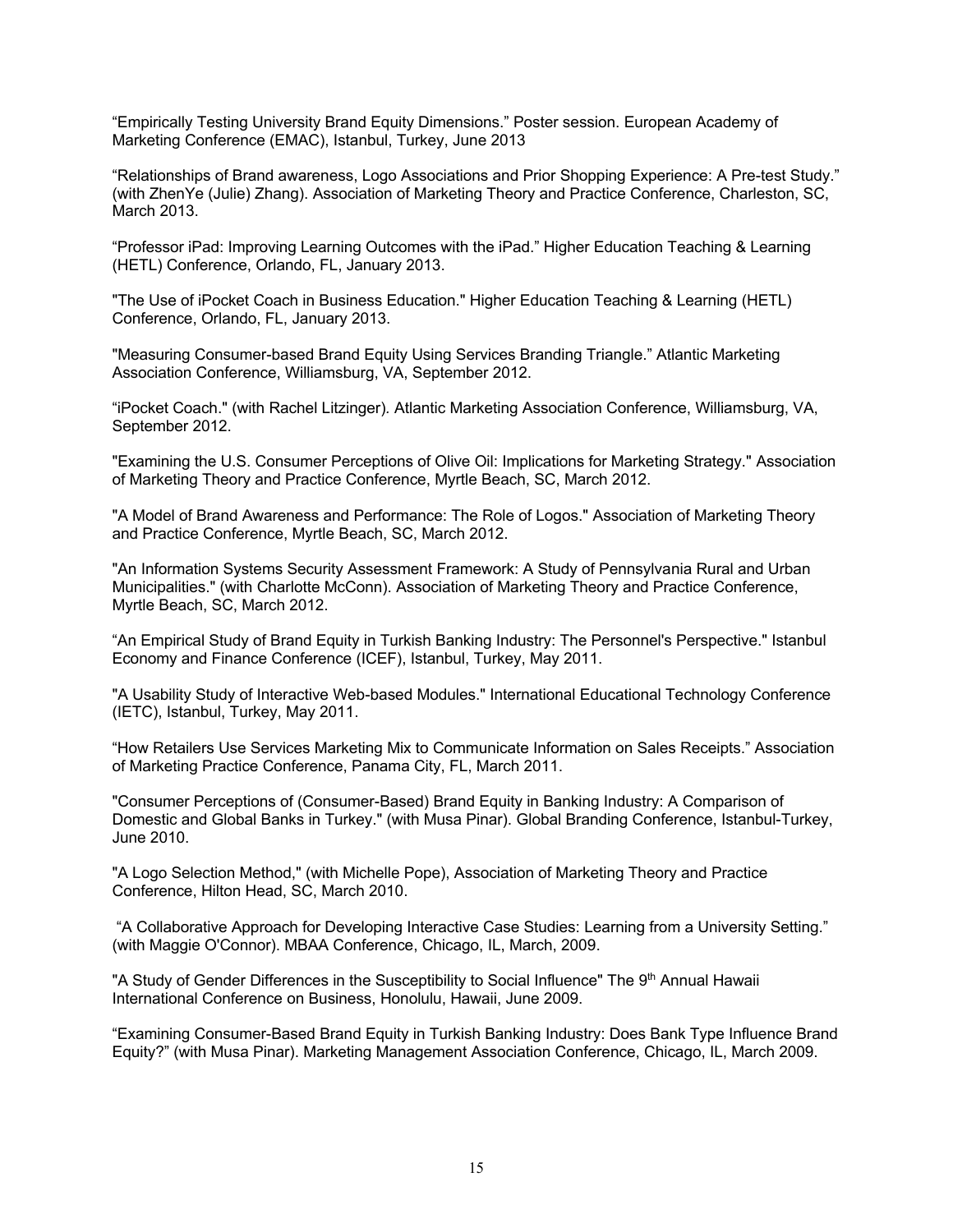"Effect of product classes on retailer attributes, perceived risk, and consumer online patronage intentions for online versus offline retail stores." Association of Marketing Theory and Practice Conference, Jekyll Island, GA. March 2009.

"An Exploratory Study of Gender Effect on Student Presentation Evaluations: Does Gender Similarity Make a Difference?" (with Musa Pinar), Association of Marketing Theory and Practice Conference, Savannah GA, March 2008.

"Investigating the Impact of Leadership on Achieving Organizational Excellence: An Empirical Study of Turkish Firms" (with Musa Pinar), Association of Marketing Theory and Practice Conference, Jekyll Island GA, March 2007.

"Online Features of the Top 100 U.S. Retailers' Web Sites" (with M. Meral Anitsal, presenter, and Ismet Anitsal), Academic Business World International Conference, Nashville TN, May 2007.

"Assessing Information Systems Security within Local Governments: A Pilot Study for Central Pennsylvania" (with Charlotte E. McConn, presenter, and Jungwoo Ryoo), International Guam Conference on Business, Economics, and Information Technology, Tumon, Guam, March 2007.

"The Roles of Satisfaction and Trust in Online Shoppers' Purchase Intentions" (with Margaret O'Connor and Jungwoo Ryoo, presenters), 14<sup>th</sup> International Conference on Telecommunications Systems-Modeling and Analysis, Penn State Berks, Reading PA, October 2006.

"Student Perceptions of Class Presentations: Does Gender Impact the Evaluations?" (with Musa Pinar), 11th Annual Fall Educators' Conference, Marketing Management Association, Nashville TN, September 2006.

"Measuring Internet Security Readiness: A Study of Household Behavior" (with Jungwoo Ryoo, Eun-A Park, and Sylvester Osagie; presented by a colleague), 16<sup>th</sup> Biennial Conference of the International Telecommunications Society, Beijing, China, June 2006.

"A Method for Selecting a Logo" (with Cynthia Wood, presenter, and Kim P. Davis),  $6<sup>th</sup>$  Annual Hawaii International Conference on Business, Waikiki Beach HI, May 2006.

"Teaching with Hands on Experience: A Logo Selection Exercise," *Marketing Management Association Fall Educators' Conference*, Kansas City MO, September 2005.

"An Assessment of Product Classification Frameworks in the Context of Online Shopping," *Association of Marketing Theory and Practice Conference*, Orlando FL, March 2005.

"A Cross-Validation of Influence of Shopping Orientations on Online Patronage Preferences" (with Pradeep Korgaonkar and Ronnie Silverblatt), *Annual Meeting of the Association of Collegiate Marketing Educators*, Orlando FL, March 2004.

"Influence of Product Category on Consumer Information Search Behavior," *15th Annual Direct Marketing Educational Foundation Robert B. Clarke Educators' Conference*, Orlando FL, March 2003.

## **Teaching and Advising Workshops and Presentations**

#### *Colloquium Presenter*

"Enhancing Business Education with the Use of an iPad App: iPocket Coach," Presented, Penn State Altoona, November 14, 2012.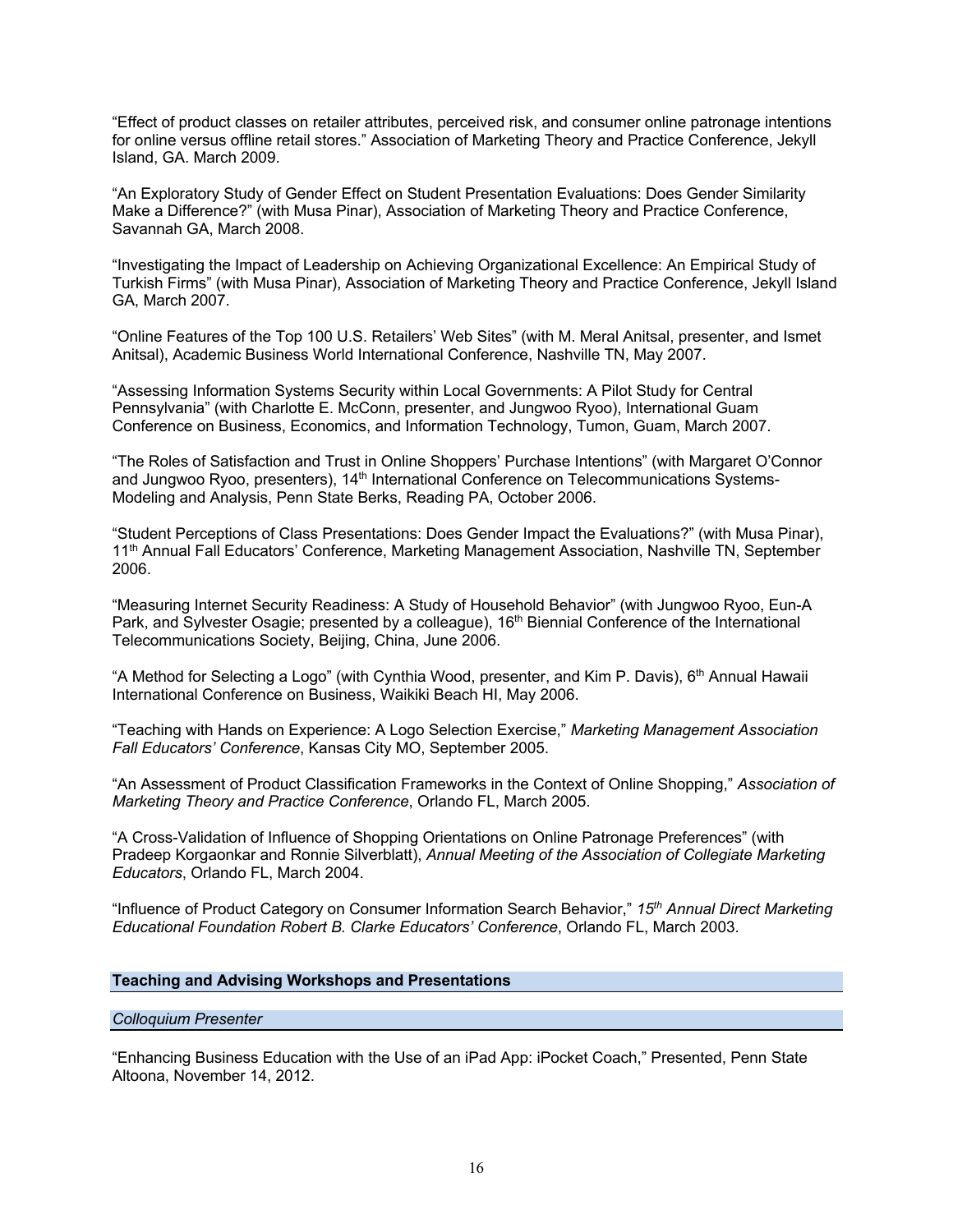"Security Readiness Assessment for Municipalities in Pennsylvania," Presented with Charlotte McConn and Jungwoo Ryoo, Penn State Altoona, October 4, 2010.

"Investigating the Impact of Organizational Excellence and Leadership on Achieving Business Performance: An Exploratory Study of Turkish Firms," Presented, Penn State Altoona, April 2, 2007.

"Syllabus Creation Workshop for New Faculty," Teaching and Learning Consortium, Penn State Altoona, August 2006.

"Bringing Research into Teaching and Teaching into Research," Teaching and Learning Consortium, Penn State Altoona, March 2006.

*Lecture Presentations as a Guest Speaker*

"Simple and Multiple Regression Analysis," Guest Speaker in two sessions of the Introduction to Statistics for Business (SCM 200) classes, Penn State Altoona, April 14 and 15, 2015.

"Social Media Marketing Tools and Techniques," Guest Speaker in Management Information Systems (MIS 204) class, Penn State Altoona, April 2012.

"The Marketing Research Process and Survey Development," Guest speaker in Political Science Urban Development (PLSC 497K) class, Penn State Altoona, February 2, 2010.

"Application of Descriptive and Inferential Statistics in Business," Guest speaker in Statistics (SCM 200) class, Penn State Altoona, February 23, 2010, and August 30, 2010.

#### **AWARDS**

**2018 The Top Paper in Track Award.** *Association of Marketing Theory and Practice Conference,* March 2018. For "Internal Services Brand Orientation: Comparing the Perspectives of Managers, Employees, and Customers" (Ceren Ekebas, Musa Pinar, Paul Trapp).

**2017 The Top Paper in Track Award.** *Association of Marketing Theory and Practice Conference,* March 2017. For "A Collaborative Logo Design Project for a Startup Therapeutic Medicine Company" (Luke Hallman).

**2016 Thomas Ponzurick Top Paper in Conference Award and The Best Paper in Track**, *Association of Marketing Theory and Practice Conference,* March 2016. For "Measuring Consumer-Based University Brand Equity and Comparing the Brand Equity Dimensions by Student Demographics." (Musa Pinar and Paul Trapp).

**2015 Thomas Ponzurick Top Paper in Conference Award and The Best Paper in Track**, *Association of Marketing Theory and Practice Conference,* March 2015. For "Testing the Semiotic Associations, Industry Representation, Ease of Recognition and Consumer Sentiments of Logos," (Meral Anitsal and Ismet Anitsal).

**The SGA-Excellence in Academic Advising Award**, Penn State Altoona, May, 2014.

**The Grace D. Long Faculty Excellence Award**, Penn State Altoona, May 2013.

**Best Paper Award**, *MBAA International Conference,* February 2013. For "University Brand Equity: An Empirical Investigation of Its Dimensions," (with Musa Pinar, Paul Trapp, and Thomas Boyt).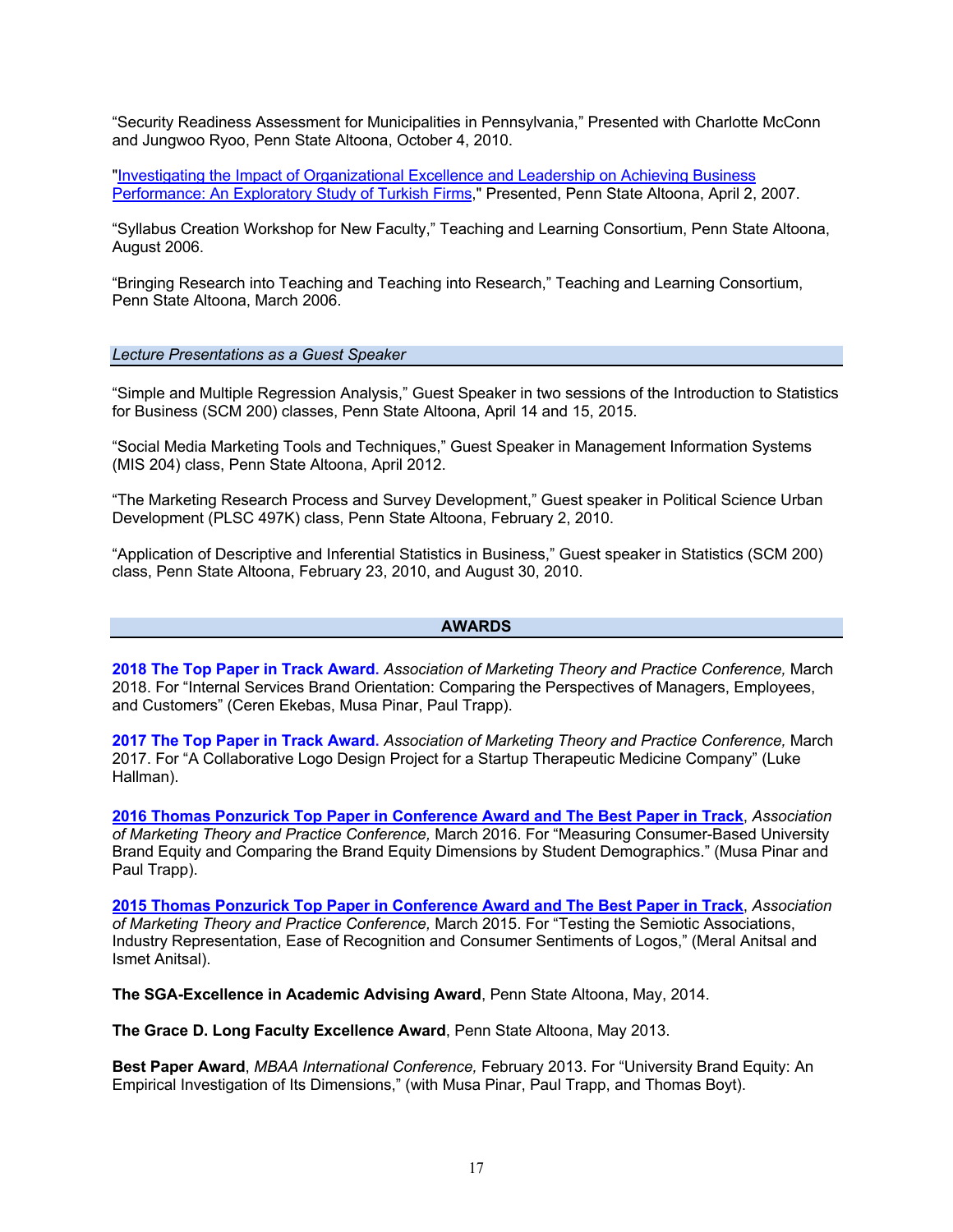**Distinguished Research Award***,* International Conference of Allied Academies: Academy for Studies in International Business*,* October, 2009. For "Online Features of Global Retailers' Websites," (with Ismet Anitsal, and M. Meral Anitsal).

**Distinguished Paper Award**, (2009), *MBAA International Conference,* March 2009. For "A Collaborative Approach for Developing Interactive Case Studies: Learning from a University Setting," (with Maggie O'Connor).

**Best Paper Award**, Third Annual Academic Business World International Conference, May 2007. For "Online Features of the Top 100 U.S. Retailers' Web Sites" (with M. Meral Anitsal, and Ismet Anitsal).

**The Best Paper in Conference Award**, 10<sup>th</sup> Annual Marketing Management Association Fall Educators Conference, September 2005. For "Teaching with Hands on Experience: A Logo Selection Exercise."

#### **HONORS**

**Beta Gamma Sigma Honor Society**, 2003-present. Honor society for business students.

**Phi Kappa Phi Honor Society**, 1997-present. Honor society for all disciplines.

**Golden Key International Honor Society**, 1991-present. For all disciplines.

**AMA (American Marketing Association) - Sheth Foundation Doctoral Consortium Fellow**, University of Minnesota, Minneapolis, Minnesota, June 2003.

## **FUNDED PROJECTS AND GRANTS**

2019 Fall Student Travel Grant in Support of Research and Creative Activity (one student), \$1,475.

2019-Fall Faculty Supplementary Travel Grant, \$1654

2019-Division Supplementary Travel Fund, \$1,499.

2018- Spring Faculty Supplementary Travel Grant, \$1322

2017-Spring Faculty Supplementary Travel Grant, \$1610.

2017 Student Travel Grant in Support of Research and Creative Activity (one student), \$1,385.

2016 Pearson Marketing Plan Builder Editorial Review Board Member, \$450.

2016 Spring Student Travel Grant in Support of Research and Creative Activity (one student), \$1,200.

2016-Spring Faculty Supplementary Travel Grant, \$1,500.

2016 Fall Student Travel Grant in Support of Research and Creative Activity (one student), \$1,200.

2015 Summer Undergraduate Research Grant (for one student), \$1,500.

2015 Spring Undergraduate Research Grant (for two students), \$1,000.

2014 Fall Undergraduate Research Grant (for two students), \$1,000.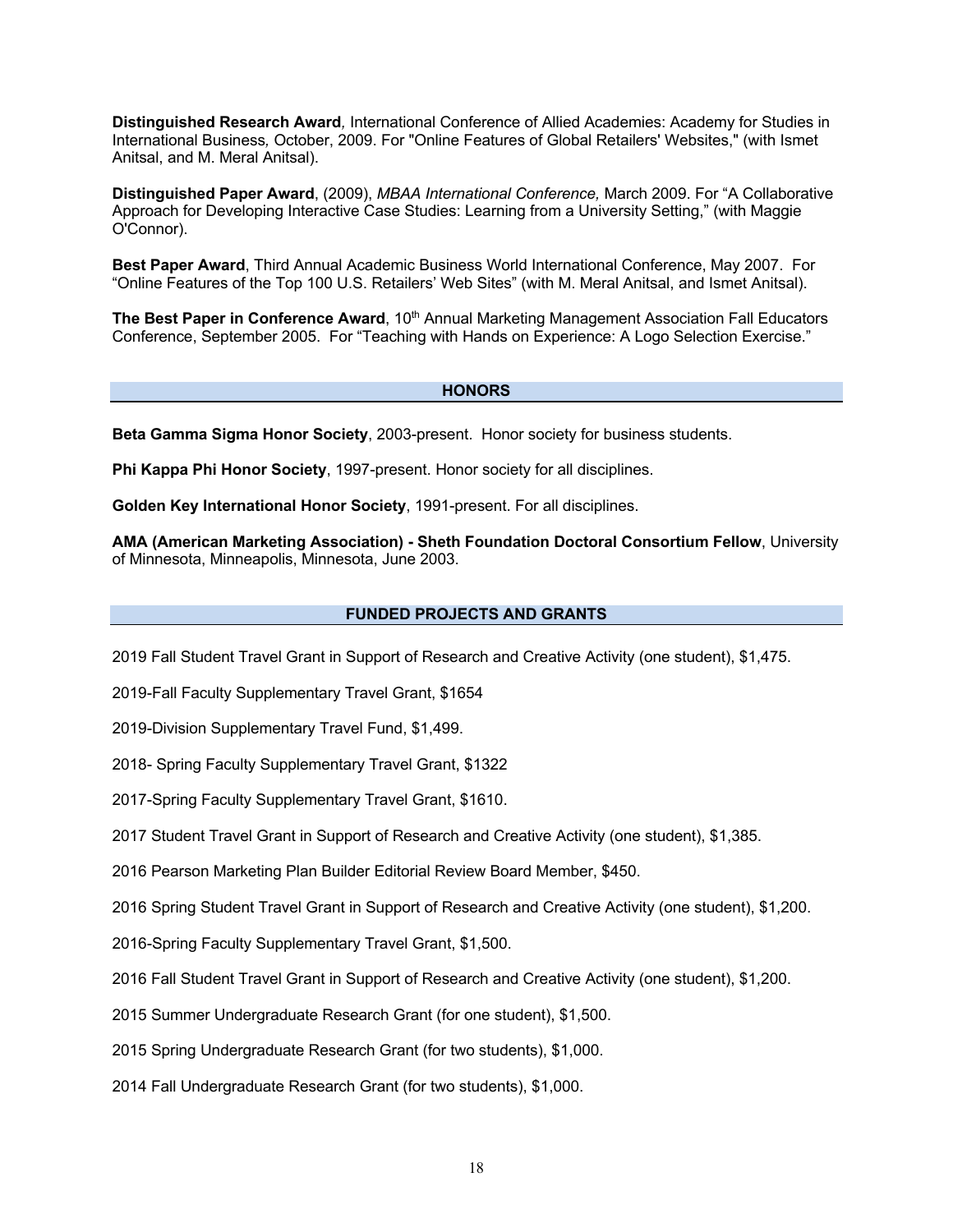2013-2014 Gardner Funds (Collaborative) for two student research assistants to conduct research on the Pittsburgh-to-Harrisburg Mainline Canal Greenway Project, up to \$10,000.

2013 Community-based Undergraduate Assistant Award (for two internships), \$666.

2013 Spring & Summer Community-based Project Grant (for student internship), \$2,000.

2013 Spring & Summer Community-based Project Grant (for student internship), \$2,000.

2012, Federal Cybersecurity Training, National Science Foundation Grant, \$1,200.

2010-2011, "Utilizing the Brand Ecosystem Framework in Designing Branding Strategies for Higher Education," Penn State Altoona Global Travel Fund, \$650.

2009-2010, "Consumer Perceptions of (Consumer-Based) Brand Equity in Banking Industry: A Comparison of Domestic and Global Banks in Turkey," Penn State Altoona Global Travel Fund, \$650.

2007-2010, "The Roles of Satisfaction and Trust in Online Shoppers' Purchase Intentions," Penn State Altoona Chancellor's Development Fund, \$4,000.

2007-2008, "Computer Security Readiness Assessment for Small Municipalities in Rural Pennsylvania," Center for Rural Pennsylvania Grant (Collaborative), \$49,989.

2007, "Marketing Plan and Web Site Design," Intrivah Inc. Gift Money to Penn State Altoona for Candidate's Research Use, \$1,500.

2006-2010, "Marketing Research Services," Hoss's Steak House Gift Money to Penn State Altoona for Candidate's Research Use, \$4,400.

2006, "Challenges and Contributions of Globalization and International Faculty Teaching Marketing Classes and Promoting Cultural Diversity in a Classroom," Schreyer Institute for Teaching Excellence Teaching Enrichment Travel Grant, \$500.

2006, "Marketing Engineering: Instructors' Workshop," Schreyer Institute for Teaching Excellence Teaching Enrichment Travel Grant, \$500.

2005-2006, "Validating the Search, Experience, and Credence Product Classification Framework in a Model of Patronage Intentions," Penn State Altoona Research Development Grant, \$2,900.

# **PROFESSIONAL ACTIVITIES**

## **Journal/Book Editorial Board Member**

*IGI Global, Spring 2019.*

*Academy of Marketing Studies Journal*, Spring 2011-2013.

*International Journal of Entrepreneurship (IJE),* Spring 2011-2013.

*Journal of the International Academy for Case Studies (JIACS),* Spring 2011-2012.

*Journal of International Business Research*, Spring 2007-2012.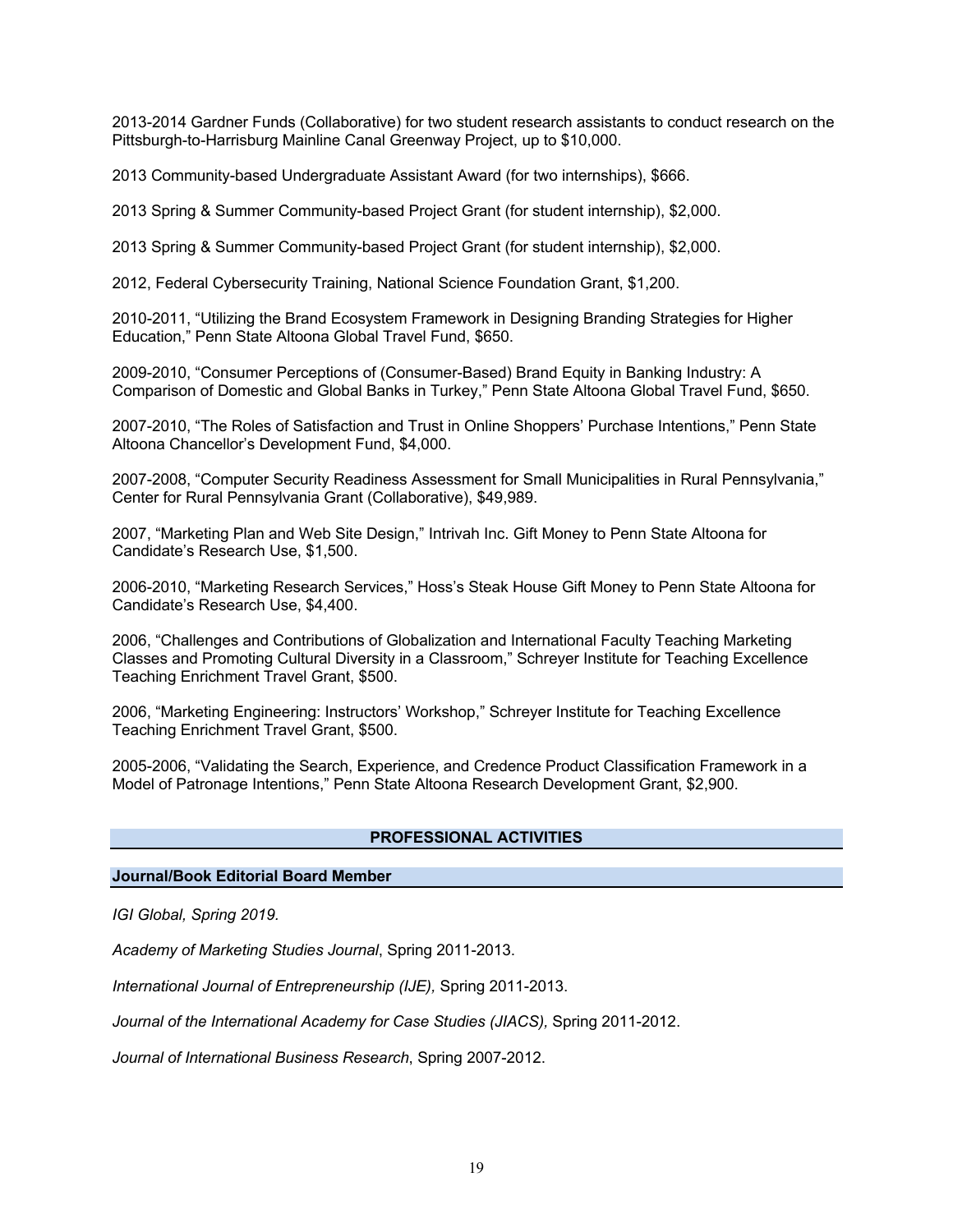#### **Service to Conferences**

Executive Board Member-Webmaster, Association of Marketing Theory and Practice (AMTP) Conference, 2019-Present.

Track Director, "Internet/Social Media/Mobile/Direct Marketing," 2014 Association of Marketing Theory and Practice Conference, May 2013-March 2014.

Track Director, "Internet/Social Media/Mobile/Direct Marketing," 2013 Association of Marketing Theory and Practice Conference, May 2012-March 2013.

Track Director, "Internet/Social Media/Mobile/Direct Marketing," 2012 Association of Marketing Theory and Practice Conference, May 2011-March 2012.

Track Director, "Internet/Social Media/Mobile/Direct Marketing," 2011 Association of Marketing Theory and Practice Conference, May 2010-March 2011.

Track Director, "Internet Marketing/Interactive Marketing/Mobile Marketing/Direct Marketing," 2010 Association of Marketing Theory and Practice Conference, May 2009-March 2010.

Track Chair, "E-Commerce/Direct Marketing/Sports Marketing," 2009 Association of Marketing Theory and Practice Conference, May 2008-March 2009.

Track Chair, "Retailing," 2009 Marketing Management Association Conference, October 2008-March 2009.

Track Chair, "E-Commerce/Direct Marketing/Sports Marketing," 2008 Association of Marketing Theory and Practice Conference, June 2007-March 2008.

Track Chair, "E-Commerce/Direct Marketing/Sports Marketing," 2007 Association of Marketing Theory and Practice Conference, October 2006-March 2007.

Track Chair, "E-Commerce/Direct Marketing/Sports Marketing," 2006 Association of Marketing Theory and Practice Conference, October 2005-March 2006.

#### **Refereeing and Reviewing**

#### *Scholarly Journals*

*Psychology & Marketing, one manuscript, July 2020.*

*Journal of Applied Marketing Theory*, one manuscript, May 2020*.*

*International Journal of Educational Management, one manuscript, January, 2020.*

*IGI Global, one chapter, June 2019.*

*Journal of Product and Brand Management*, one manuscript, December 2018.

*International Journal of Education Management*, one manuscript, September 2018.

*Journal of Applied Marketing Theory*, one manuscript, January 2018*.*

*Journal of Transportation Economics,* one manuscript, May 2017.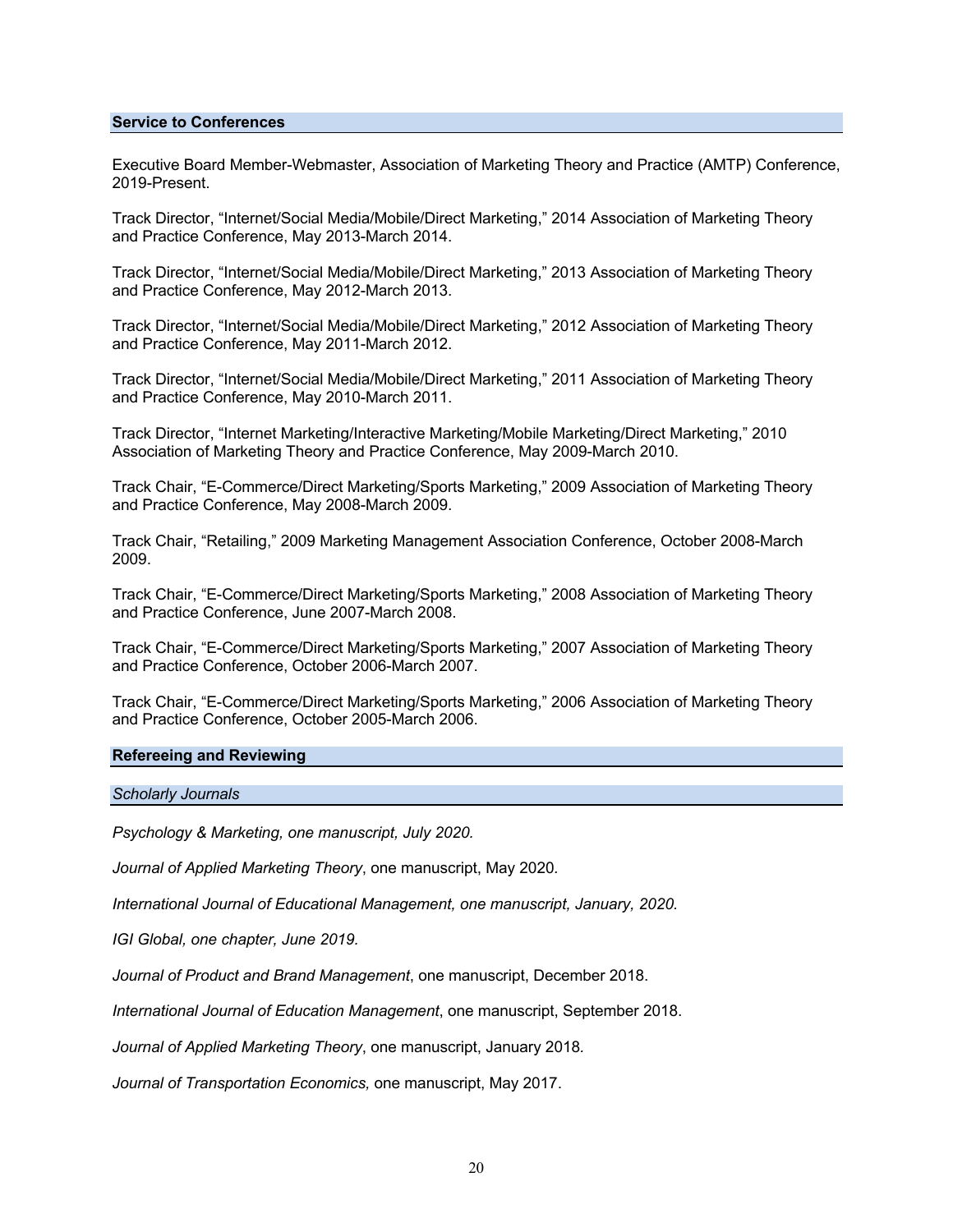*Journal of Applied Research in Higher Education*, one manuscript, December 2016.

*Cornell Hospitality Review,* one manuscript, January 2014.

*Information Systems Frontiers*, one manuscript, October 2012.

*Journal of Applied Marketing Theory,* one manuscript, October 2012.

*Academy of Marketing Studies Journal,* one manuscript, August 2012.

*Information Systems Frontiers,* one manuscript, June 2012.

*Academy of Marketing Studies,* one manuscript, April 2012

*Academy of Marketing Studies,* one manuscript, June 2011

*Journal of the International Academy for Case Studies (JIACS),* one manuscript, May 2011.

*International Journal of Entrepreneurship,* one manuscript, May 2011.

*Internet Research*, two manuscripts, December 2010, March 2011.

*Journal of International Business Research*, six manuscripts, April 2007-June 2010.

*Social Behavior and Personality: An International Journal*, four manuscripts, June 2006, February 2010, July 2010, March 2011.

*Journal of Computer Mediated Communications*, one manuscript, February 2003.

#### *Textbook Chapters*

John Wiley and Sons, Inc., two chapters, July 2003.

#### *Conference Papers*

2017 Association of Marketing Theory and Practice Annual Conference, one manuscript, December 2016.

2014 Association of Marketing Theory and Practice Annual Conference, one manuscript, November 2013.

2013 Association of Marketing Theory and Practice Annual Conference, one manuscript, December 2012.

2012 Association of Marketing Theory and Practice Annual Conference, one manuscript, October 2011.

MBAA International - IST Track, one manuscript, December 2010.

Marketing Management Association Conference, one manuscript, November 2009.

Society for Marketing Advances Conference - Marketing Education Track, four session proposals, June 2009.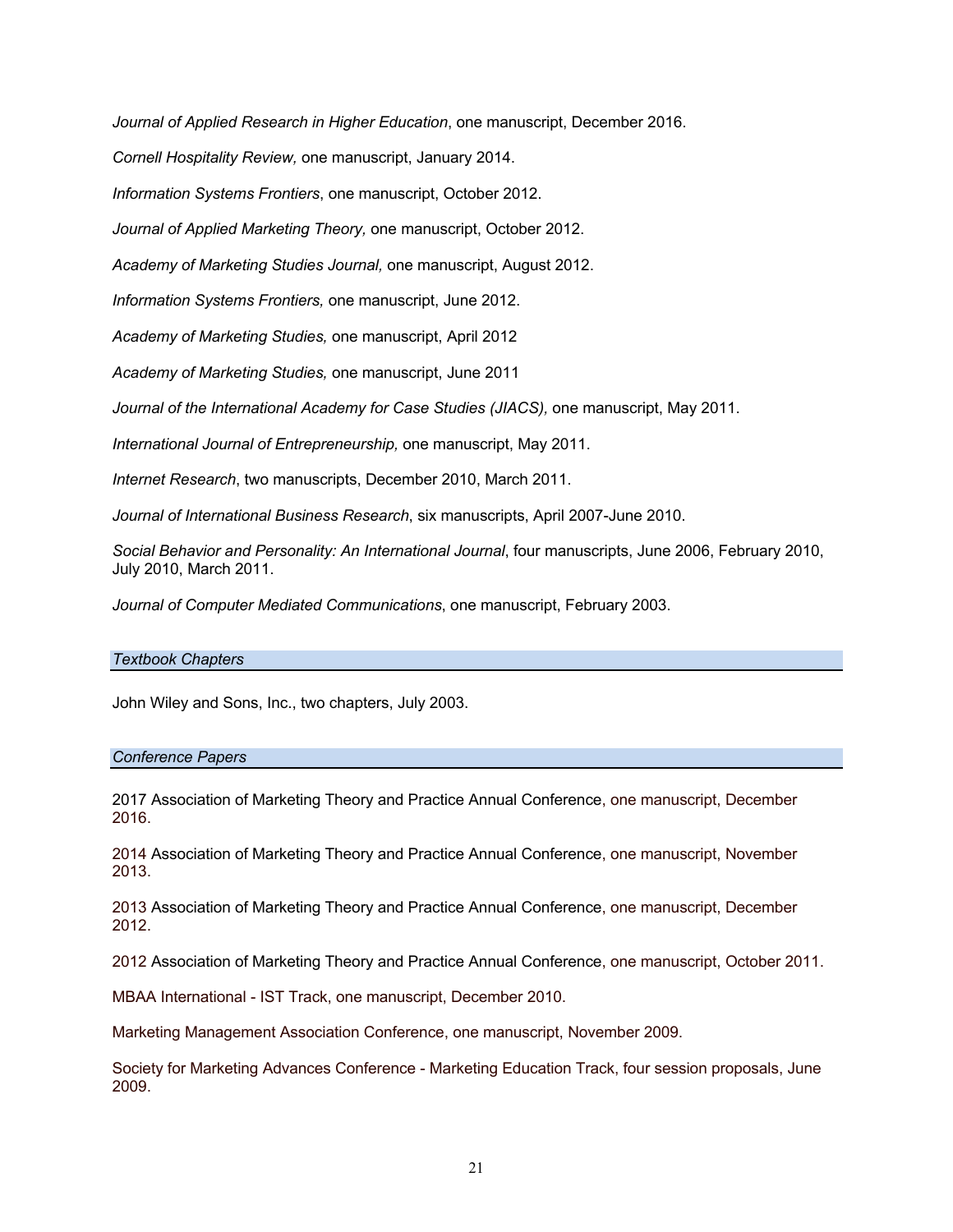Atlantic Marketing Association Conferences – Retailing Track, five manuscripts, May 2005-May 2008.

Association of Marketing Theory and Practice Annual Conference, six manuscripts, November 2004- November 2010.

Association of Collegiate Marketing Educators, two manuscripts, October 2003.

#### *External Reviewer*

External Reviewer, reviewed the dossier package of a faculty member for promotion to the rank of professor, December 2019.

External Reviewer, reviewed the dossier package of a faculty member for promotion to the rank of professor, March 2018.

External Reviewer, reviewed the dossier package of a faculty member for promotion to the rank of professor, September 2015.

#### **Other Conference Participation**

**Session Chair,** Student Papers session. The 2019 Atlantic Marketing Association Conference, Asheville, NC, September 2019.

**Session Chair,** Pedagogical papers session. Academy of Business Research Conference, November 16, 2018.

**Session Chair,** Competitive papers session. Association of Marketing Theory and Practice Conference, Ponte Vedra Beach, FL, March 14-17, 2018.

**Panelist**, "The Greatest Threat to Marketing Today: A Panel Discussion". Association of Marketing Theory and Practice Conference, Ponte Vedra Beach, FL, March 14-17, 2018.

**Session Organizer and Panelist,** "The Recent Trends and Best Practices for Designing Blended/Hybrid/Flipped Courses in Higher Education," (panel session proposal abstract). Association of Marketing Theory and Practice Conference, Ponte Vedra Beach, FL, March 14-17, 2018.

**Session Organizer and Panelist***,* "The Best Practices to Eliminate Distraction due to Mobile Device Usage in Classrooms Without Creating a Negative and Hostile Classroom Experience," Association of Marketing Theory and Practice Conference, March 23-25, 2017.

**Session Organizer and Panelist***,* "What are the Expectations and Opportunities for Full Professors Different than Associate and Assistant Professors," Association of Marketing Theory and Practice Conference, March 2017.

*Session Chair, "Marketing/International Marketing Session," International Academy of Business and Public Administration Disciplines (IABPAD) Conference, July 2013.*

**Panel Session Chair**, "The Costs and Benefits of AACSB Accreditation," Association of Marketing Theory and Practice Conference, March 2011.

**Panelist**, "Predictive Analytics and Soft Skills: Are We Preparing Business Students for Real Job Requirements?," Association of Marketing Theory and Practice Conference, March 2011.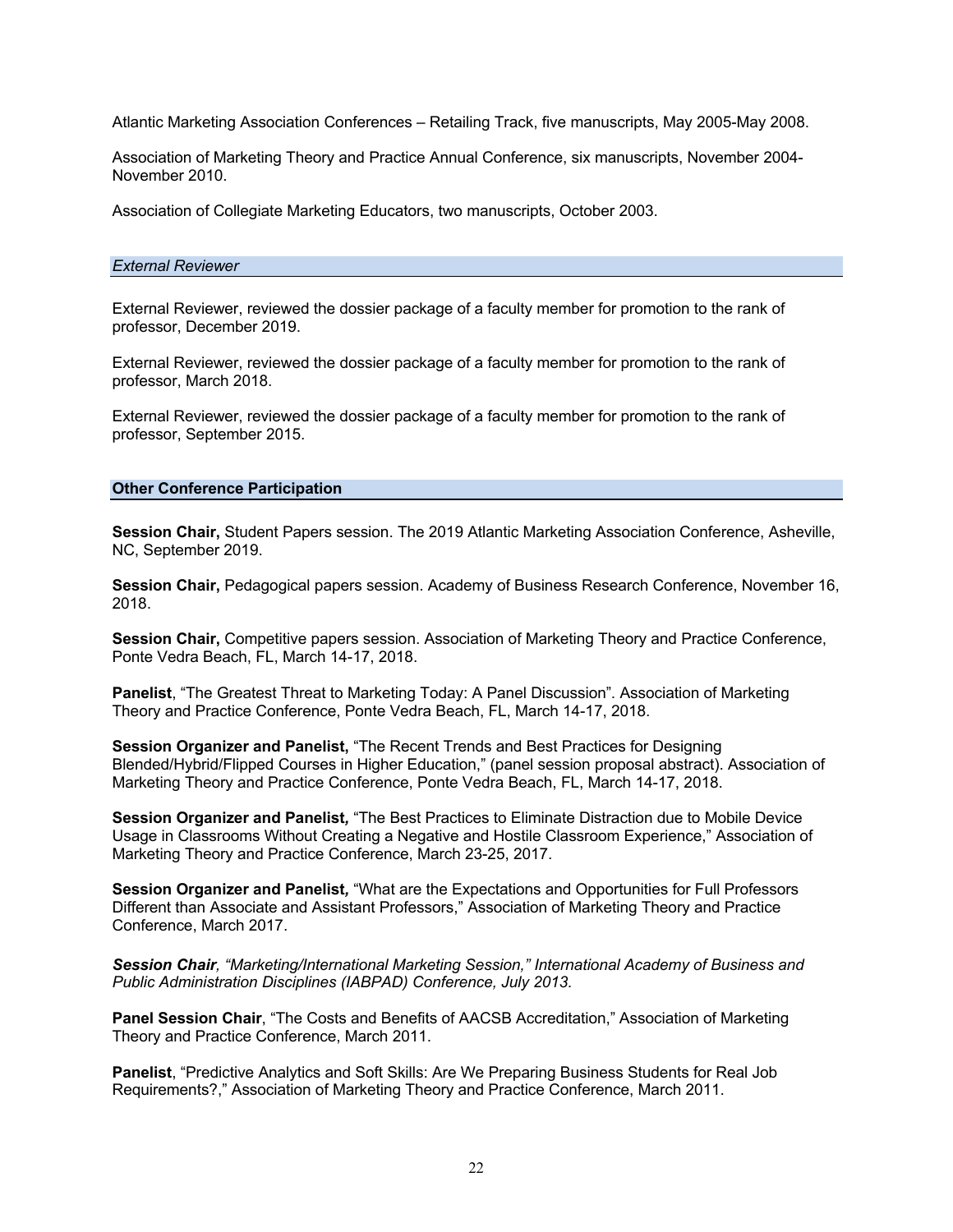**Panelist**, "Blending Theory and Practice: Increasing Collaboration and Relevance," Association of Marketing Theory and Practice Conference, March 2011.

**Discussant**, "E-Commerce Marketing," Marketing Management Association, Chicago IL, March 2009.

**Session Chair**, "Marketing Research I," Association of Marketing Theory and Practice Conference, March 2007.

**Panelist**, "Globalization and International Faculty Teaching Marketing Classes: Contributions, Benefits, and Challenges in 21<sup>st</sup> Century," Marketing Management Association Conference, Chicago IL, March 2006.

**Session Chair**, "The Interactive Classroom," Marketing Management Association Fall Educators' Conference, Kansas City MO, September 2005.

**Discussant**, "E-Commerce Marketing," Association of Collegiate Marketing Educators, Orlando FL, March 2004.

## **Membership in Professional Societies**

Association of Marketing Theory and Practice (AMTP), 2005-present.

American Marketing Association (AMA), 2015-2016.

American Marketing Association (AMA), 2013-2014.

Higher Education Teaching and Learning (HETL), 2012-present.

Entrepreneurial Executive, 2012-2013.

Business Studies Academy, 2011-2012.

Academy of Marketing Studies, 2011-2012.

Academy of Educational Leadership, 2009-2010.

Academy for Studies in International Business, 2007-2008.

Academy of Management Association, August 2006-2007.

Marketing Management Association, September 2005-2010.

Association of Marketing Theory and Practice, 2004-present.

American Marketing Association, 2000-2007.

## **FACULTY DEVELOPMENT**

ESS Engaging Students in Flexible Course Delivery and Multi-Audience Synchronous Courses training, Amy Elizabeth Kuntz, Erica Fleming, Eileen M Grodziak, Penn State University, July 29, 2020.

CITI - IRB Training Course," CITI. Completed on January 26, 2020.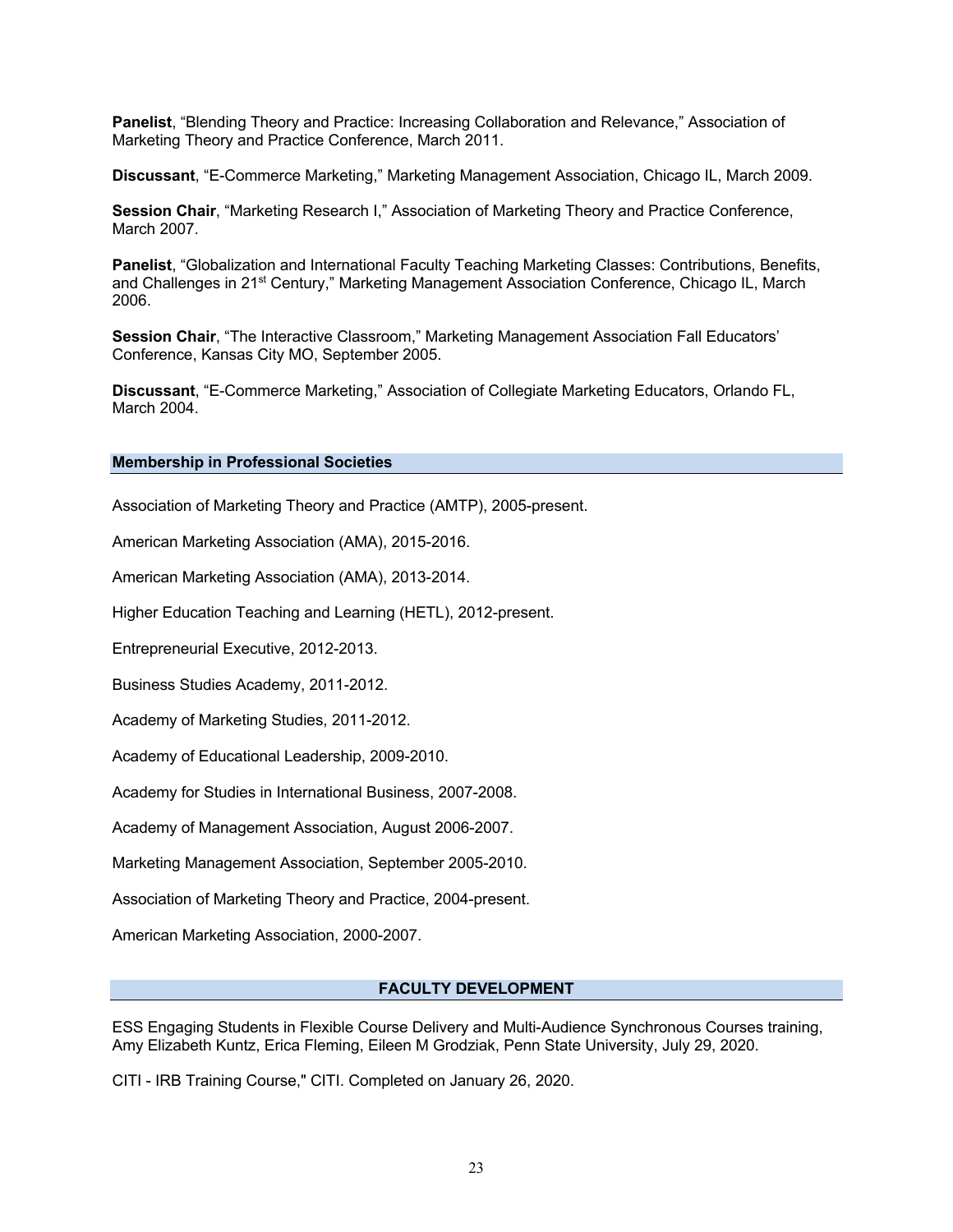Take Action for Student Learning (TASL) training course, Penn State University, May-June 2019.

Kaltura -Video-Quiz Training, Lea Rosenberry, Penn State University, January 16, 2019.

Kaltura -Introduction Training, Lea Rosenberry, Penn State University, January 8, 2019.

BlendTL Program, Penn State University, May 16, 2018 - present.

OL 2150: Canvas Hands On," Brian D. Wallace, Instructional Designer for Penn State World Campus, Pennsylvania State University. State College, PA. Completed. (July 1, 2017 - July 28, 2017). OIT Training," Pennsylvania State University-Altoona. (June 13, 2017). Attended Zoom training offered by Tatiana Zwerling in Hawthorn on 6/13/17.

OL 2000 Essentials of Online Teaching" Shawnee M. Kelly, MS, RD, LDN, Coordinator & Senior Instructor, Online Master of Professional Studies in Nutritional Sciences, Pennsylvania State University. State College, PA. Completed. (June 1, 2017 - June 30, 2017).

OL3100: Teaching the Adult Learner, Paula Bigatel and Andrew Tatusko, April 2017.

Penn State Compliance Training Understanding Title IX at Penn State," April 2017.

OL 2100 "Introduction to Canvas," Paula Bigatel and Andrew Tatusko, Penn State Canvas Learning Center, February, 2017.

CITI - IRB Training Course," CITI. Completed on January 25, 2017.

Online Training, "Mandatory Compliance Training," Penn State Altoona, December, 2016.

Canvas Course Management System Training, Penn State Altoona, Spring 2016.

LionPath Training, Penn State Altoona, Spring 2016.

Online Training, "Mandatory Cleary Act Training for Campus Security Authority," Penn State Altoona, December, 2013.

Certificate of Completion, Family Educational Rights and Privacy Act (FERPA) Training, Penn State University Altoona, July 2013.

OL4000 "Online Course Authoring," Andrew Tatusko, Penn State University, State College, June, 2013.

Workshop, "Smart PLS-SEM," by Joe Hair and Scott Manley, Kennesaw State University, The Association of Marketing Theory and Practice Conference in Charleston, SC, March 21-22, 2013.

Workshop, "PIVOT-Funding Opportunities," JoAnn Parsons, Pennsylvania State University, State College, September 2012.

Training, "Mandatory Cleary Act Training for Campus Security Authority," by Mike Lowery, Penn State Altoona, September, 2012.

Workshop, "Structural Equation Modeling Using SmartPLS", Marco Sarstedt, Kennesaw State University, Kennesaw, GA, August, 2012.

"Summer Grant Proposal Writing Workshop," Lynn Miner, Miner Associates, Penn State Altoona, July-August, 2012.

OL 2700 "Online Presence" Stephanie Edel-Malizia, Penn State University, State College, August, 2012.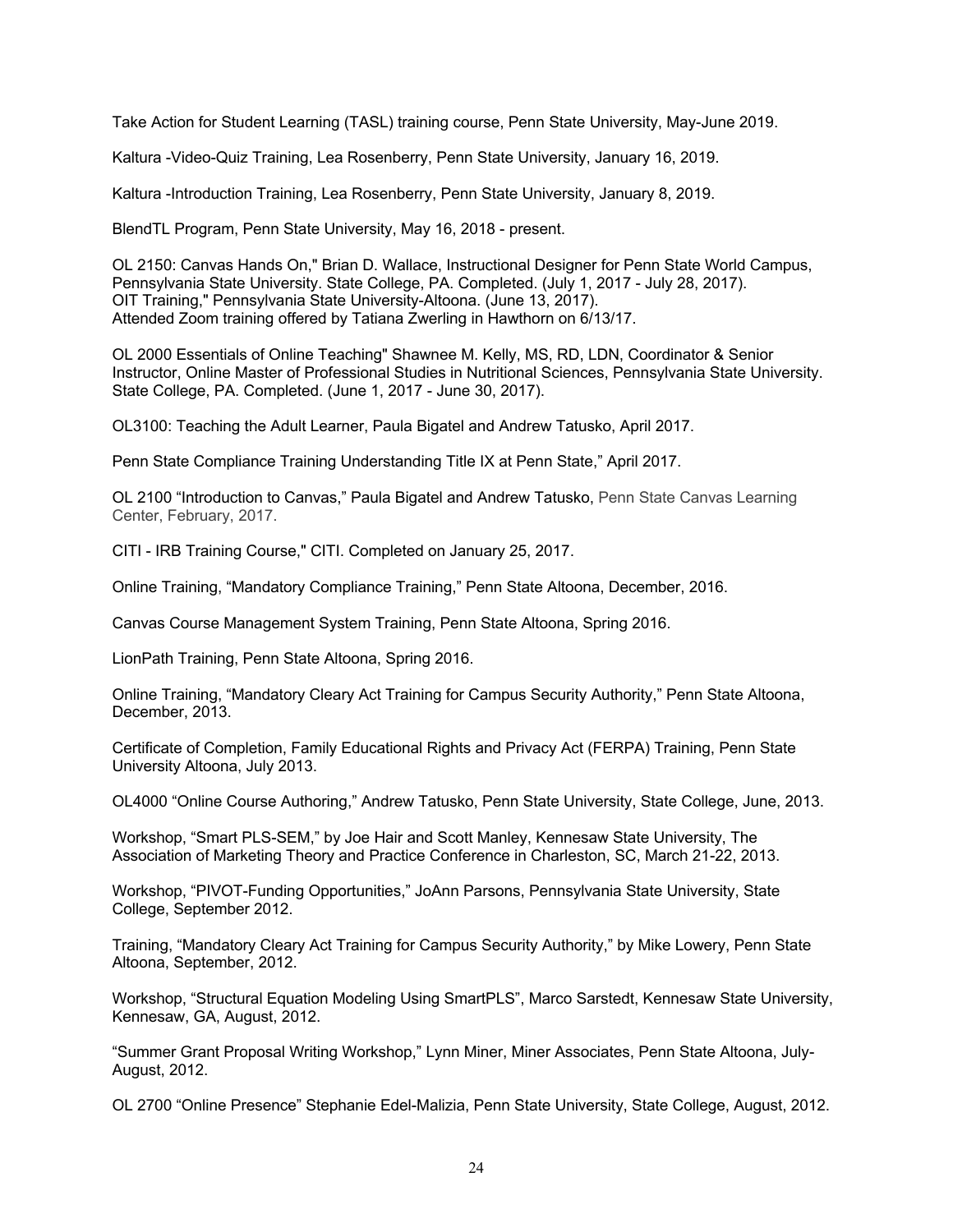Certificate of Completion, "Course in College Teaching," Crystal Ramsay, Penn State University, State College, March-April, 2011.

OL 2000 "Course for Teaching Online Courses," Kay Shuttuck, Penn State University, State College, February, 2011.

"Structural Equation Modeling and Confirmatory Factor Analysis using AMOS," Seminar II, Joe Hair, Kennesaw State University, The Association of Marketing Theory and Practice Conference in Panama City, FL, March 24-25, 2011.

"Case Study Research: Methods and Practice (CSR-MP)," Workshop, Arch Woodside, Boston College, The Association of Marketing Theory and Practice Conference in Panama City, FL, March 24-25, 2011.

"Media Common Training," Workshop, Aaron Smith, Office of Information Technology, Penn State Altoona, October 2010.

"Competing with Emerging-Market Multinationals: The Case of Turkey," Webinar, Atilla Yaprak, Wayne State University, ICA Institute Northwestern University Center for Emerging Markets, October 2010.

"NSF Grants," Workshop by Dr. Scott Barclay, NSF Law & Social Science Program Director, Penn State Altoona, October 2010.

"Windows 7: Overview," Workshop, ITS Training Services, Penn State Altoona, July 8, 2010.

"Effective College Teaching," Workshop, Richard Felder and Rebecca Brent, Penn State Altoona, April 28-29, 2010.

"The Net Generation as Researchers: Results of the 2008 Standardized Assessment of Information Literacy Skills at Penn State Altoona," Jeff Knapp and Amy Deuink, Penn State Altoona, April 7, 2010.

"Structural Equation Modeling and Confirmatory Factor Analysis using AMOS," Seminar, Joe Hair, Kennesaw State University, the Association of Marketing Theory and Practice Conference in Hilton Head, SC, March 24-25, 2010.

"ME>XL Advanced Tips Webinar: Positioning Maps…data gathering and market segmentation" Arnaud De Bruyn, ESSEC Business School and Gary L. Lilien, Penn State University, January 27, 2010 (Part 1), and February 3, 2010 (Part II).

"Positioning and Perceptual Mapping with ME>XL" Webinar Series, Arnaud De Bruyn, ESSEC Business School, November 11, 2009 (Part I), and November 18, 2009 (Part II).

"Analytics in Action: Overcoming the Top Analytics Challenges to Turn Data Into Dollars," 101 Media Webinar, Peppers & Rogers Group, October 20, 2009.

"Adobe Acrobat and PDF as a Forms and Data-Collection Tool," Seminar, Tim Plumer, Jr. at Penn State Altoona, October 8, 2009.

"e-Lion/technology Professional Development Opportunity," Workshop, Harriett Gaston and Scott Kelly, Penn State Altoona, October 7, 2009.

"Segmentation and Targeting with ME>XL" Webinar Series, Gary Lilien Smeal College Institute for the Study of Business Markets, October 7, 2009 (Part I), October 14, 2009 (Part II).

"Are You Interested in Starting Your Own Business?" Colloquium, Donna Bon and Rebecca Maguda, November 18, 2008.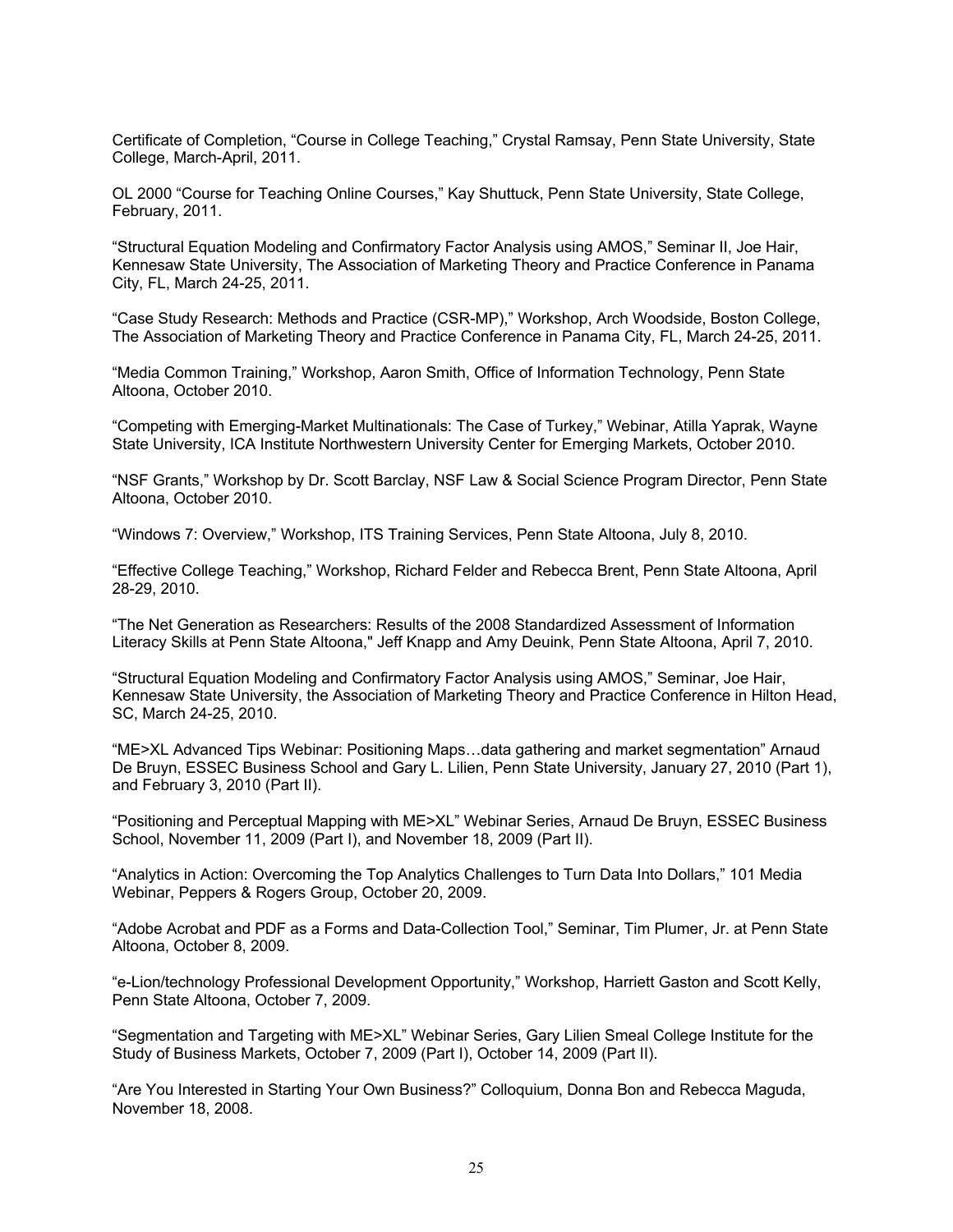"Assessment 101," Colloquium, Barbara Wiens-Tuers" Penn State Altoona, November 6, 2008.

"Geographic Information Systems (GIS) Come Map Your Research," Tim Dolney, Penn State Altoona, October 16, 2008.

"The Golden Compass Earning Loyalty from the Affluent," Webinar, the Direct Marketing Association, October 7, 2008.

"How to Hit a Research Home-run: Tips and Tricks from Some Heavy Hitters," Conference, PaLA College and Research Division Spring Program, Altoona, PA, June 9, 2008.

"Online Training for Capstone®/Foundation® Simulation Program," Webinar, Capsim Management Simulations, June 2008.

"New Future in Store: How Will Shopping Change Between Now and 2015?," Retail Webinar, TNS (Taylor Nelson Sofres group), May 2008.

"Measuring Customer Lifetime Value with Marketing Engineering for Excel (MEXL)," Arnaud De Bruyn, The Decision Insight Webinar Series, Smeal College Institute for the Study of Business Markets, March 2008.

"Holiday 2007 and Beyond," Retail Webinar, TNS (Taylor Nelson Sofres group), January 2008.

"New Technology Forecasting with Bass Model ME>XL," Arvind Rangaswamy (Smeal College of Business, Penn State University), Webinar, Smeal College Institute for the Study of Business Markets, November 2007.

"Building Effective B-to-B Marketing Plans: From Launch to Maturity," Robert Thomas, (Georgetown University), Webinar, Smeal College Institute for the Study of Business Markets, November 2007.

"Marketing Resource Allocation with ReAllocator ME>XL," Gary Lilien, Webinar, Pennsylvania State University, September 2007.

"What Is New with Angel 7," Office of Academic Affairs, Penn State Altoona, August 2007.

"How Can B-Schools Do Well by Doing Good?: An Action Agenda for Re-Focusing Management Education," Webcast, Academy of Management, August 2007.

"Product Design and Customer Segmentation with Conjoint Analysis Using Marketing Engineering for Excel (ME<sup>XL</sup>)," Arwind Rangaswamy, Webinar, Pennsylvania State University, July 2007.

"Making Assessment Work for You," Yolanda Niemann (Washington State University), Penn State Altoona, March 2007.

"Today's Students, Today's Software, and Today's Shelly Cashman Series," Gary Shelly, Thomson Publishing Course Technology Webinar, March 2007.

"Library Updates: Online Reserves and Search Engine Tips," Teaching and Learning Consortium, Penn State Altoona, February 2007.

"Acting as a Reference and Writing Letters of Recommendation for Students Pursuing Employment or Graduate School," Teaching and Learning Consortium and Office of Career Services, Penn State Altoona, February 2007.

"Academic Advising Syllabus: Advising as Teaching in Action," National Academic Advising Association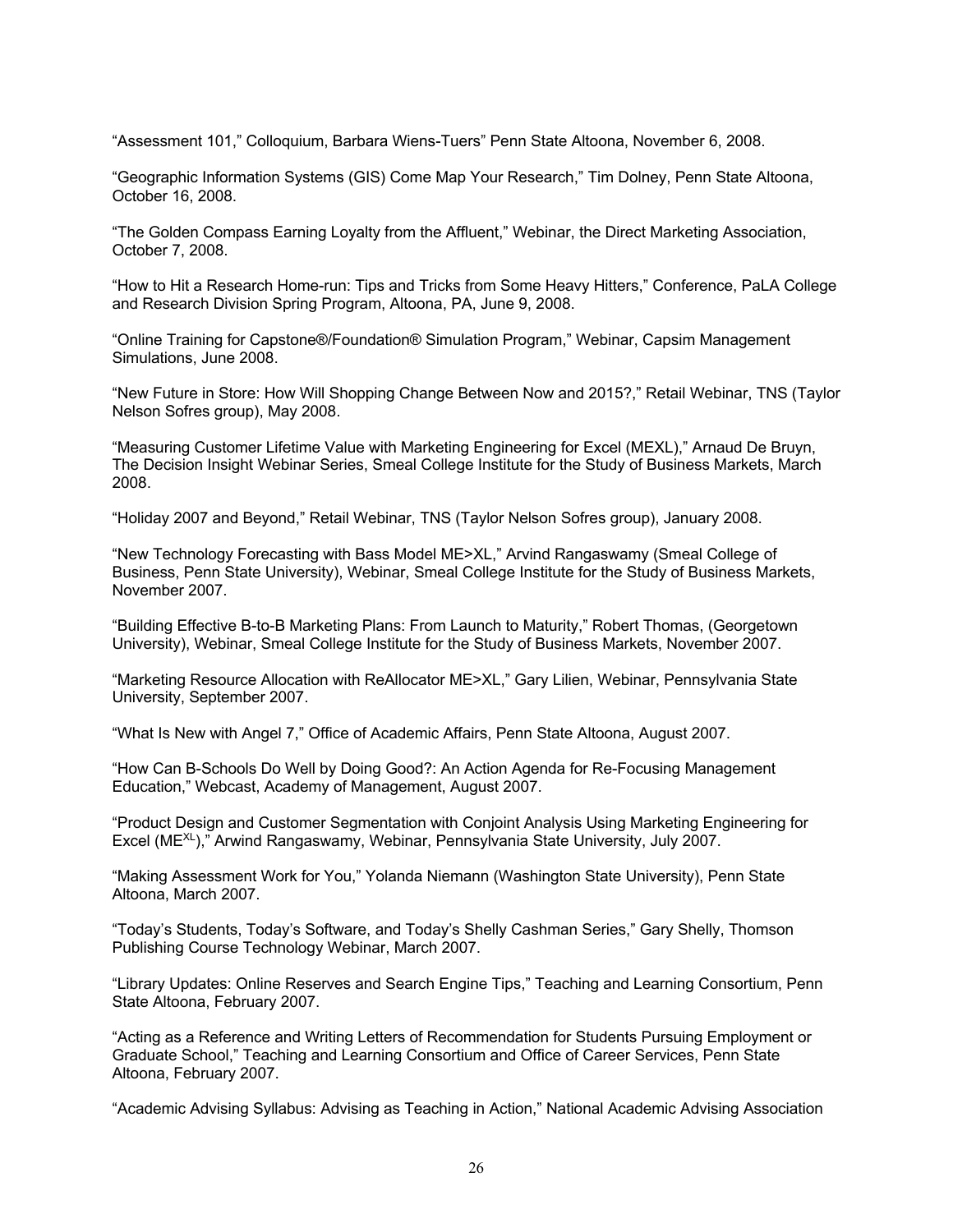Webinar, Penn State Altoona, December 2006.

"ANGEL: Curriculum Consultation and Submission System," Information Technology Systems Seminar, Penn State Altoona, August 2006.

"Marketing Engineering: The Instructor's Workshop," Arvind Rangaswamy and Gary Lilien, Chicago IL, August 2006.

"A Strategy for Community-Based Learning," Teaching and Learning Consortium, Penn State Altoona, April 2006.

"Portfolio Development and Assessment," Office of Academic Affairs, Penn State Altoona, April 2006.

"Study Abroad Faculty Workshop," Office of Academic Affairs, Penn State Altoona, March 2006.

"Classroom Assessment and Improvement: A Process Improvement Approach," Teaching and Learning Consortium, Penn State Altoona, March 2006.

*Declining by Degrees: Higher Education at Risk* Book and Film Discussion, Teaching and Learning Consortium, Penn State Altoona, January 2006. Panelist.

"Putting Together the Pieces: Evaluating your Students," Teaching and Learning Consortium, Penn State Altoona, October 2005.

"Assessment 101: What Can Your Coordinator of Assessment and Research Do for You?," Office of Academic Affairs, Penn State Altoona, September 2005.

"Teaching Writing across the Curriculum," Human Resources Development Center, University Park Campus, August 2005.

*Classroom Assessment Techniques: A Handbook for College Teachers* Book Discussion, Teaching and Learning Consortium, Penn State Altoona, November 2004.

Academic Advising Orientation Workshop (five sessions), Academic Information and Advising Center, Penn State Altoona, September-October 2004.

*"Teaching: Putting the Focus on Learning," Teaching and Learning Consortium, Penn State Altoona, August 2004.*

AMA (American Marketing Association) - Sheth Foundation Doctoral Consortium, University of Minnesota, Carlson School of Management, Minneapolis, Minnesota, co-chaired by Dr. Akshay R. Rao and Dr. Michael J. Houston, June 26-29, 2003.

# **SERVICE TO THE UNIVERSITY, SOCIETY, AND THE PROFESSION**

#### **Service to University**

Consultation Consultant, Marketing Curriculum Development, Fall 2012 - Fall 2017.

#### **Service to College**

Member, University Curriculum Review Committee, ongoing.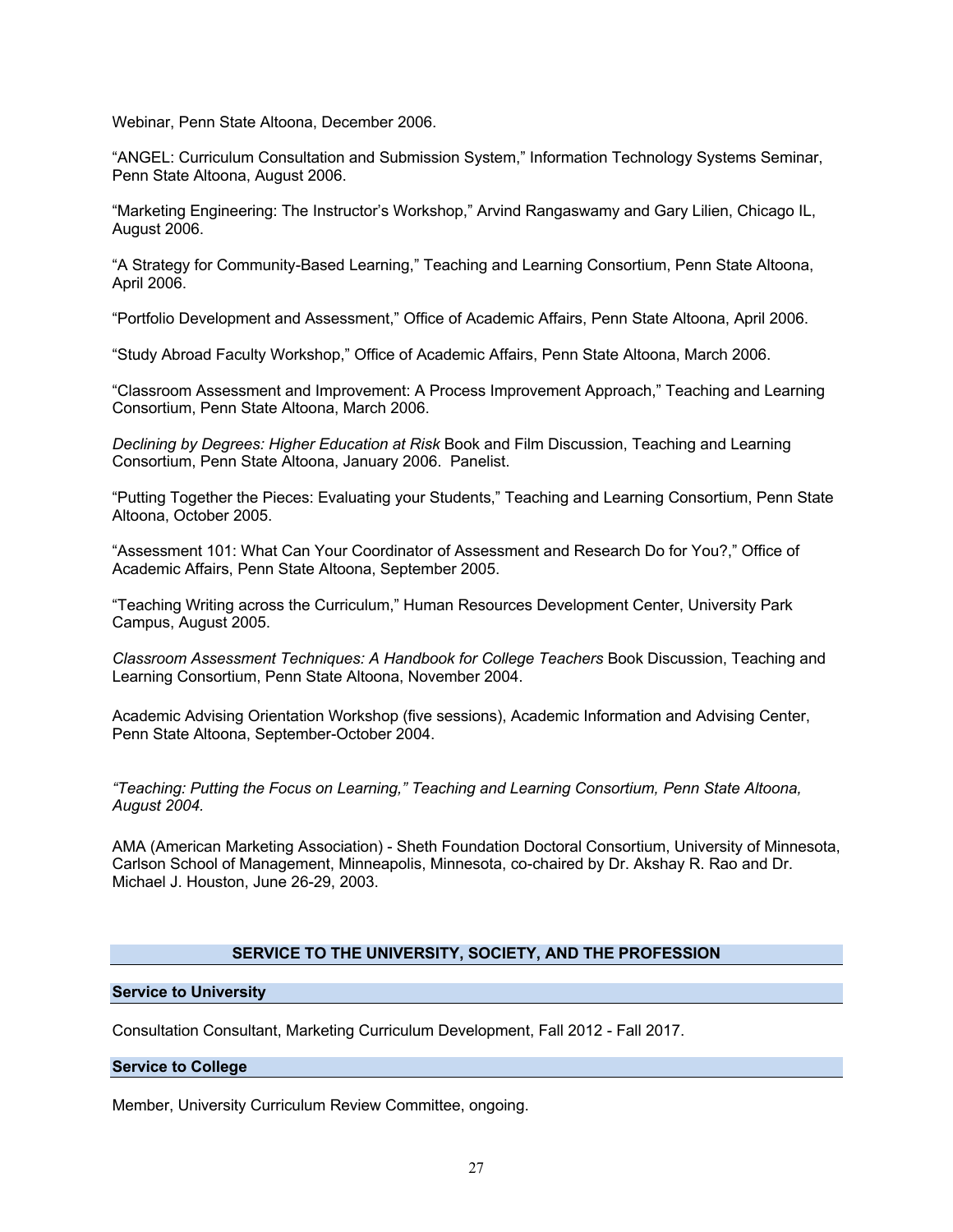Member, Faculty Salary Budget Committee, Spring 2015-Spring 2017. Member, Promotion & Tenure Committee, Fall 2015-Spring 2016. Member (Faculty Representative), Early Alert Committee, Penn State Altoona, Fall 2011-Fall 2013. Member, Academic Affairs Committee, Penn State Altoona Senate, Fall 2011-Spring 2012. Member, eFAR Task Force Committee, Penn State Altoona, Spring 2010. Member, Research Committee, Penn State Altoona Senate, Fall 2008-Spring 2010. Member, Athleen Stere Teaching Award Committee, Spring 2007. Member, Bachelor of Science in Business Junior Core Committee, October 2006. Member, Uniform Course Codes Committee for Marketing, September 2006-present. Member, Teaching and Learning Consortium Steering Committee, August 2006-present. Member, Distinguished Speakers Series Selection Committee, Spring 2004.

#### **Service to the Division**

Member, Business Advisory Council Assessment Sub-Committee, Fall 2012-Spring 2018.

Member, Promotion & Tenure Review Committee, Fall 2015-Spring 2017.

Chair, Marketing Discipline, Fall 2014-Spring 2017.

Chair, Search Committee for Instructor of Business, Fall 2016.

Chair, Search Committee for Instructor of Business, Fall 2015-Spring 2016.

Member, Accounting Tenure-track Search Committee, Summer 2015-Fall 2015.

Member, Promotion & Tenure Review Committee, Fall 2013-Spring 2015.

Member, Entrepreneurship Tenure-track Search Committee, Fall 2013-Spring 2014.

Member, Management Tenure-track Search Committee, Fall 2013-Spring 2014.

Member, Management/Entrepreneurship Tenure-track Search Committee, Spring 2013.

Member, Second Form of Student Evaluation Committee, Spring 2013-Spring 2015.

Member, Promotion and Tenure Policy & Procedures Revision Committee, Spring 2013.

Member, Online and Hybrid Course Development Committee, Fall 2012.

Chair, Peer Evaluation of Teaching Effectiveness Committee for faculty member in Finance, Fall 2012.

Chair, Division Head Nomination Committee, Spring 2012.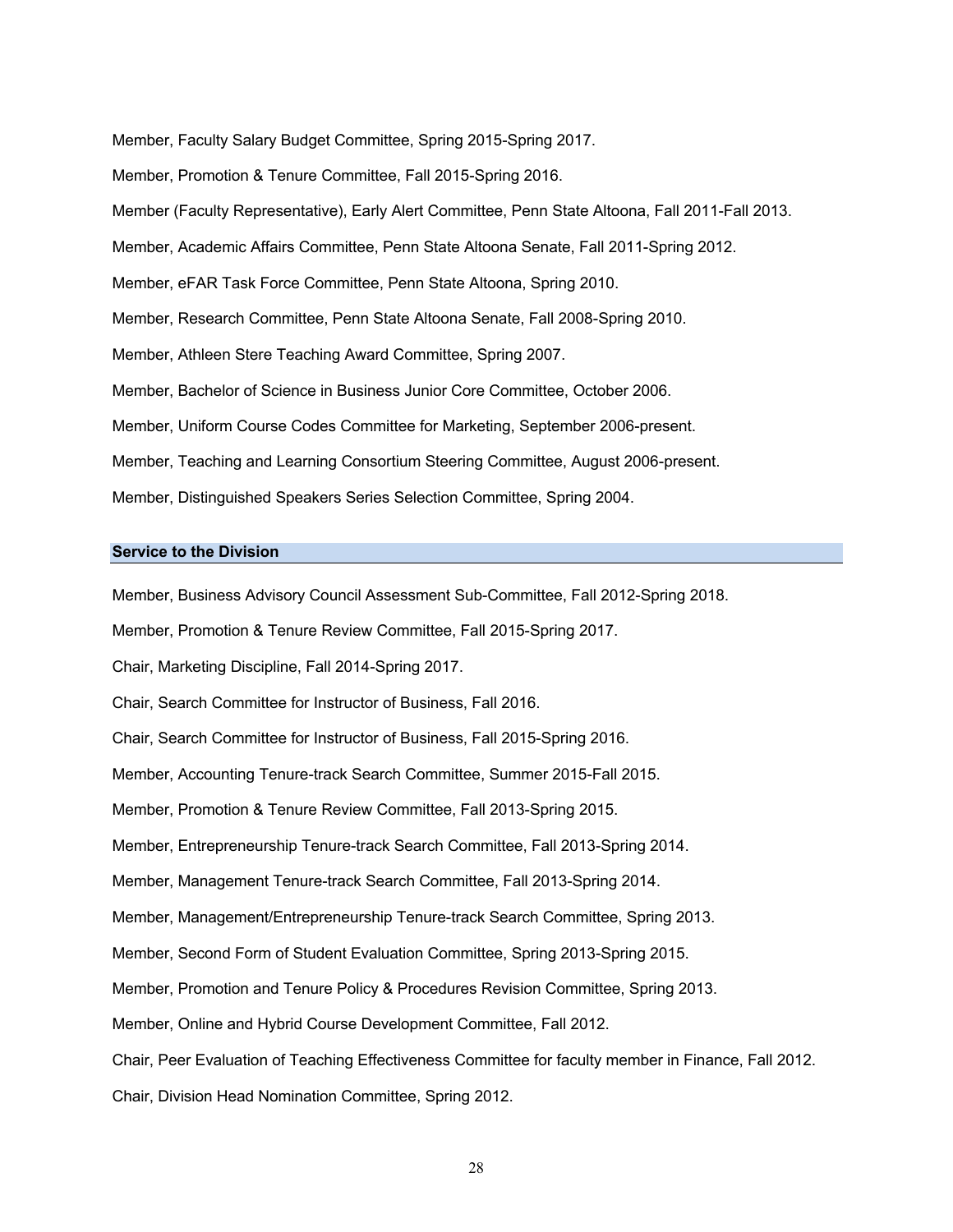Chair, Peer Evaluation of Teaching Effectiveness Committee, Spring 2012.

Member, Peer Evaluation of Teaching Effectiveness Committee for faculty member in Marketing, Spring 2012.

Member, Department Task Force 2, December 2012-present.

Member, Department Task Force 1, December 2011-present.

Member, Second Form of Student Evaluation Committee, Spring-Fall 2010.

Chair, Peer Evaluation of Teaching Effectiveness Committee for promotion to full professorship of faculty member in Economics, Spring 2010.

Member, BSB Altoona Learning Objectives Committee for AACSB accreditation, 2008-2009.

Member, Peer Evaluation of Teaching Effectiveness Committee, for faculty member in management, Spring 2009.

Member, Division Head Nomination Committee, Division of Business & Engineering, Fall 2008-Spring 2009.

Member, Accounting Tenure-track Search Committee. Interviewed candidates at the American Accounting Association Conference, Anaheim CA, August 2008.

Member, Search Committee for a faculty member candidate in accounting, Summer 2008-Spring 2009.

Member, Search Committee for a faculty member candidate in management, Summer 2007-2008.

Member, Bachelor of Science in Business Learning Objectives Committee for the Association to Advance Collegiate Schools of Business accreditation, Fall 2007-present.

Member, Peer Review of Teaching Evaluation Committee for faculty member in Engineering, Spring 2007.

Member, Search Committees for faculty member in business, Summer 2006-Summer 2008. Interviewed candidates, Academy of Management Conference, Atlanta GA, August 2007.

Chair, Peer Review of Teaching Committee for faculty member in Economics, Fall 2005.

Member, Curriculum Redesign Committee for the Management and Marketing option of the Business major, August 2004.

Academic Advisor, Penn State Altoona, Altoona, PA, Fall 2004-present

#### **Participation in Campus and/or University-wide Governance Bodies and Related Activities**

Senator, Penn State Altoona Senate, Fall 2011- Spring 2012.

Senator, Penn State Altoona Senate, Fall 2008- Spring 2010.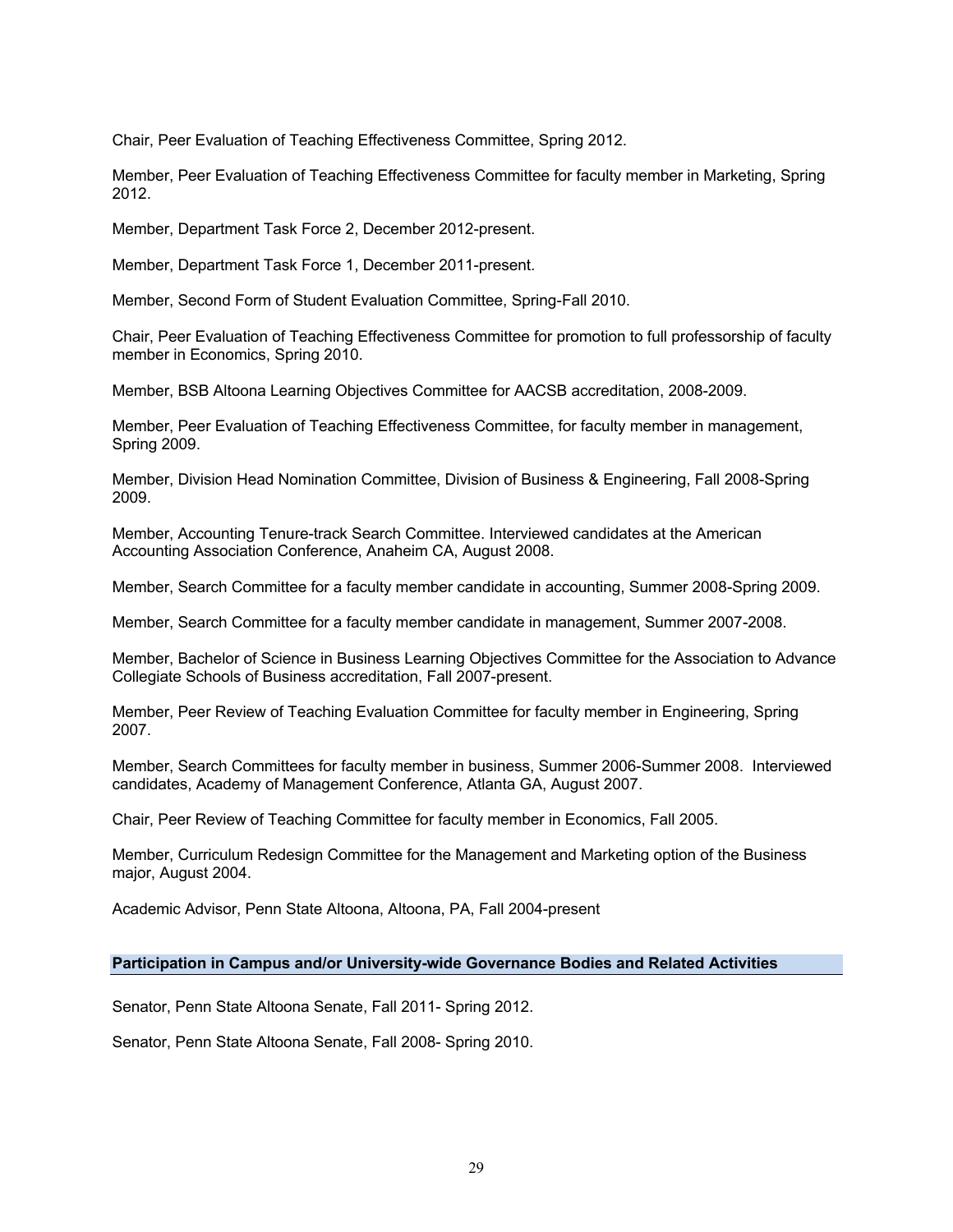#### **Assistance to Student Organizations**

Penn State Altoona's Women in Business Student Organization. Founded and advised, October 2010 present.

Guest Speaker, "Careers in Marketing," Society of Business Students Organization, Penn State Altoona, February 2008.

Supervised Students in Free Enterprise (SIFE) organization in their market economics project, "Lemonade Stand Activity," presented to students at the Frankstown Elementary School, Frankstown PA, and Juniata Gap Elementary School, Altoona PA, Fall 2006, Spring 2007.

#### **Other Service**

Represented the Business major at Altoona College Majors Expo, Penn State Altoona, Spring 2004, Spring 2005, Spring 2006, Spring 2009, Spring 2010, Spring 2012, Fall 2012.

Mentor, four students, Opportunity and Action to Stay in School (OASIS) student retention program, Spring 2008.

Developed proposal, "The Business Café & Restaurant Concept for Downtown Business District of Altoona" for Penn State Altoona Executive Team, October 2007.

Presenter, Athleen Stere Teaching Award to a faculty member, the Penn State Altoona Faculty/Staff Convocation, May 2007.

Mentored two students through Opportunity and Action to Stay in School (OASIS) student retention program, Spring 2006.

Developed a "Prospective Student Survey" for the Penn State Altoona Mathematics Program, April 2005.

Completed and presented a market research report, "Penn State Altoona BS in Business Program Alumni Survey" to Penn State Altoona Division of Business and Engineering, April 2005.

Represented the Business major at Offer Receptions, Penn State Altoona, Spring 2005, Spring 2006.

Represented the Business major at the Major Event of the Year, Penn State Altoona, Fall 2004, Fall 2005, Spring 2006, Fall 2007, Fall 2008.

#### **Service to Business and Industry**

Completed by students, Social Media Magnet Certification in MKTG 480-Social Media Marketing course. Penn State Altoona, Fall 2019.

Branding Project by students for the Career Services Office at Penn State Altoona, Spring 2017.

Completed by students, Branding Campaign Proposals for the Penn State Altoona Friends for Life Program, Fall 2014, Spring 2015.

Completed, Social Media Marketing Plans (7 teams) Project with students for The Mainline Canal Greenway, PA, Fall 2013, Fall 2014.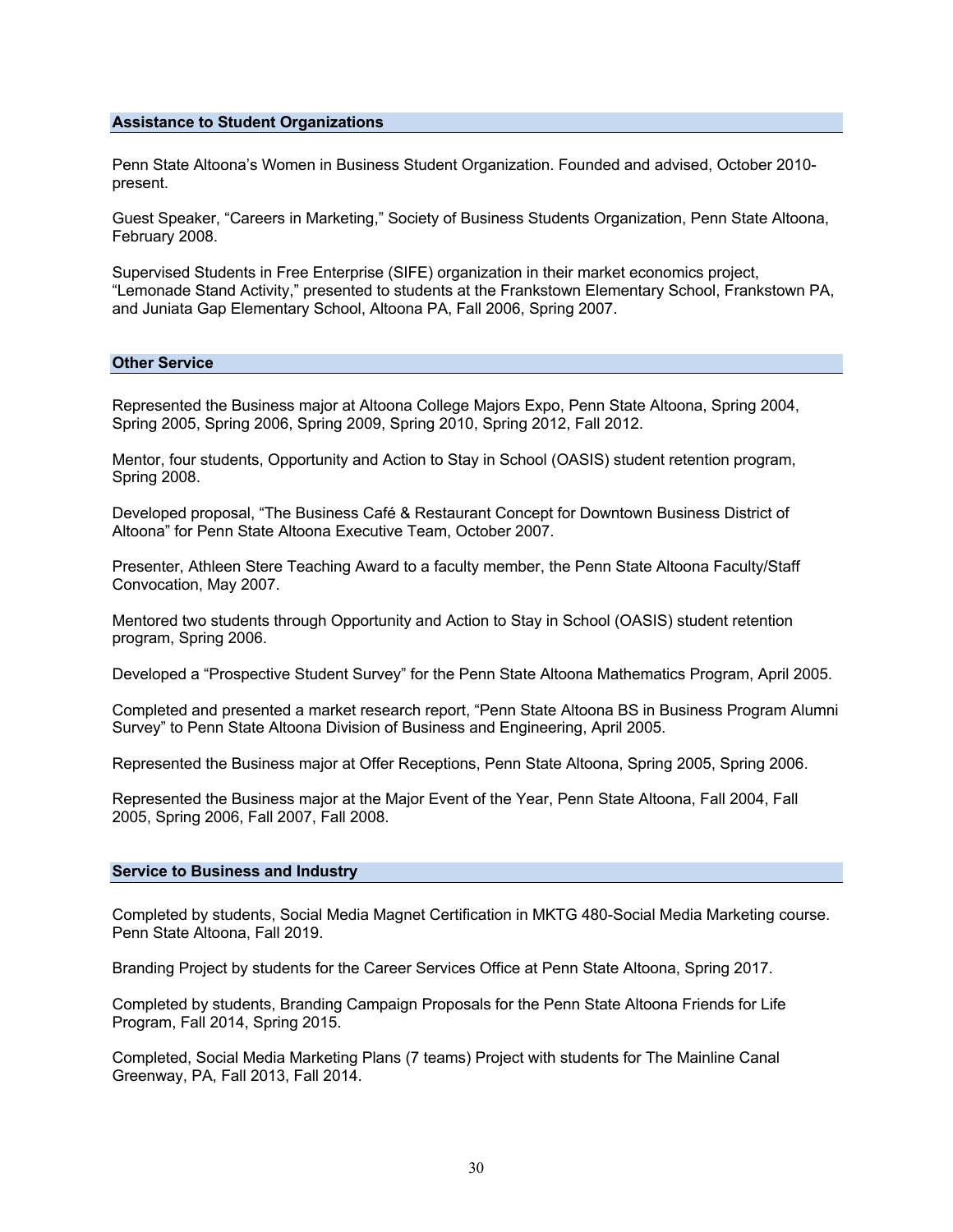Completed, Marketing Plans (13 teams) with students for The Corner Brick Bakery, Woodbury. PA, Fall 2013.

Completed, Social Media Marketing Plan Project with students, Blair County Needs Assessment Partnership, Altoona, PA, Spring 2012.

Completed, Social Media Marketing Plan Project with students, Beerbower Jewelry, Hollidaysburg, PA, Spring 2012.

Completed and submitted a Promotion Plan with students for Three For The Road, a non-profit charity organization, Altoona PA, Fall 2008.

Completed and submitted a Market Research study with a student for Hollidaysburg Public Library, PA, Fall 2007.

Completed and submitted with students a Site Map for the web site of the Team Spirit Fitness Center, Altoona PA, Spring 2007.

Completed and submitted a Marketing Plan with students for the Team Spirit Fitness Center, Altoona PA, Spring 2007.

Completed and submitted six guest satisfaction Market Research studies with students for separate restaurant locations including Marzoni's Restaurant, Duncansville PA, Fall 2006, and for Hoss's Steak House, Duncansville PA, Hummelstown PA, Murrysville PA, Leesport PA, and Belle Vernon PA, Spring 2006.

Rebuilt Parishioner Opinion Survey, Catholic School System, Diocese of Altoona-Johnstown, Fall 2005.

#### **Service to Public and Private Organizations**

Interviewee, "Ask the Experts," WalletHub, Spring 2020.

Interviewee, "Ask the Experts," Finder.com, Fall 2019.

Interviewee, "Ask the Experts," WalletHub, Spring 2019.

Pearson Marketing Plan Builder Editorial Review Board, Fall 2016.

Interviewee, "Data Security," Shopper Marketing Magazine, 29 (10, October), p.14.

Judge, E-Business web design competition (17 entries), PA-FBLA, January 5, 2013.

Interviewee**,** "e-Commerce Bounces Back Strongly in Third Quarter" by Michael Lear-Olimpi, Chief Editor, *e-Commerce Law & Strat*egy, January 1, 2011.

Interviewee, "Expert Explains How Shopping Online for Gifts Offers Risks, Benefits" by Rebekka Coakley, Penn State Live, November 18, 2010.

Interviewee, "Forecasts for the 2010 Holiday Shopping Season for Retailers" by Christine Mary Bove, the Town & Gown magazine of State College, October 26, 2010.

Interviewee, "Web challenges local businesses" by Nathan Pipenberg. The Daily Collegian, October 6, 2010.